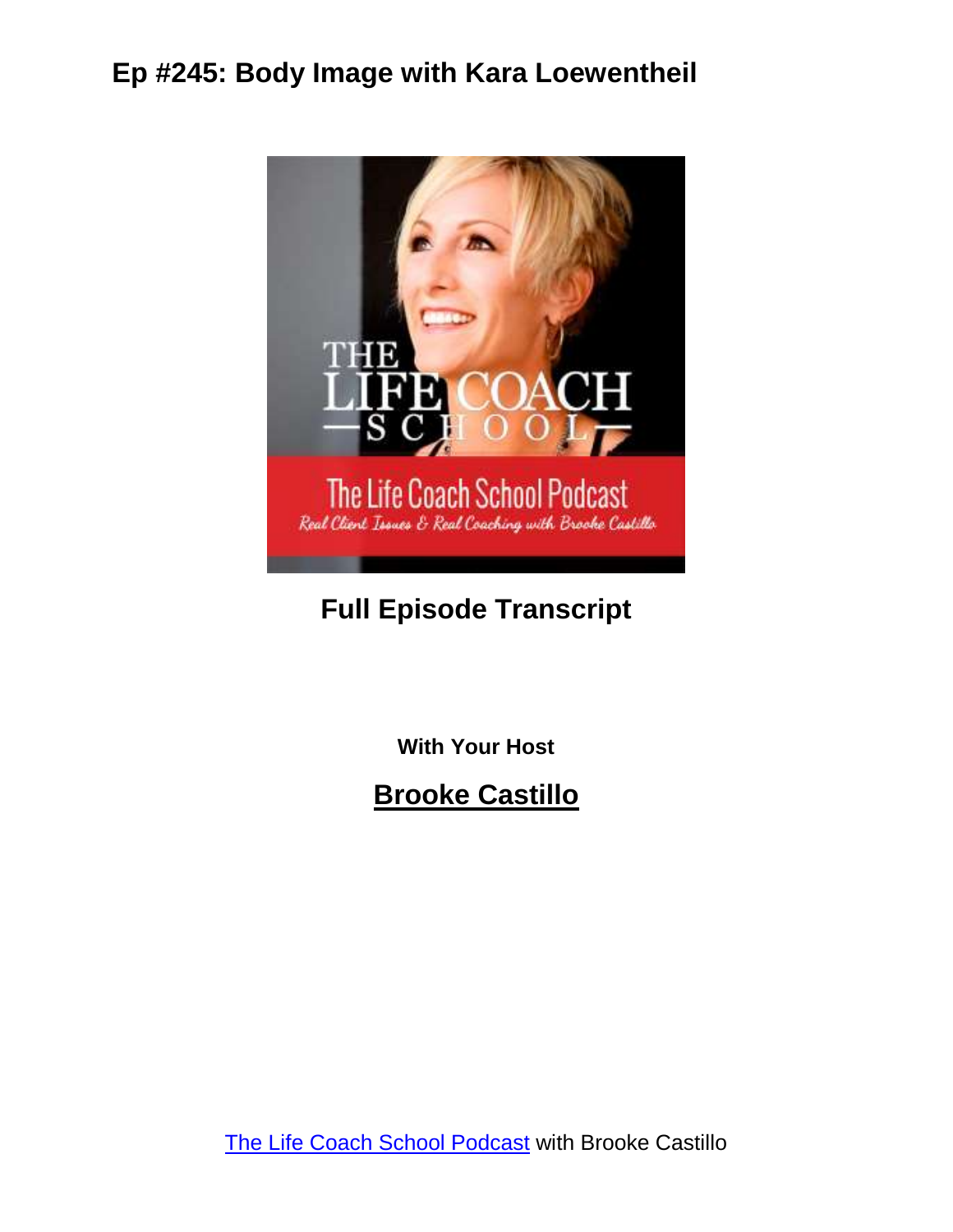Well hello, my friends. Before we get started on today's podcast, I just want to let you know that this one went very long. So what we've decided to do is edit it down so it's a shorter version of the extended version for iTunes and for the podcast that you're receiving. If you would like to listen to this podcast in its entirety – the entire interview and chat – you can go to thelifecoachschool.com/245 and listen to the entire thing; it's super awesome. Alright, let's go.

Welcome to *The Life Coach School Podcast*, where it's all about real clients, real problems and real coaching. And now your host, Master Coach Instructor, Brooke Castillo.

Hello, my friends. Welcome to the podcast. I'm so excited today to have Kara Loewentheil – which I practiced saying her last name correctly a couple times before I said it. I'm so excited that she's here. She is one of my very favorites in just every way. I wanted to say student, I wanted to say coach, I wanted to say business-owner – she's everything. She's all of the things.

Most of all, she's a blast to talk to, super fun, she has a great podcast you should all listen to called – here comes the explicitness. Listen, I'm going to warn you, there will be swearing on this podcast. I know that a lot of kids listen to this podcast. I'm just going to do a little side note. Somebody told me this story about how their kids were listening to swear words and they're like, "Oh no, we've heard much worse from Brooke Casserole."

--

Brooke: Anyway, Kara, I'm so happy that you're here on the podcast. Tell everyone all about you and your things that you have to share.

Kara: All the things. I'm the full package. So my podcast is called Unf\*ck Your Brain. This is where the cursing starts. If you have any sailors in your life, this would be a good episode for them to listen to. I'm a feminist confidence coach, so I work with women to help them understand how a lot of their self-critical thoughts and insecurities and fears and self-doubt are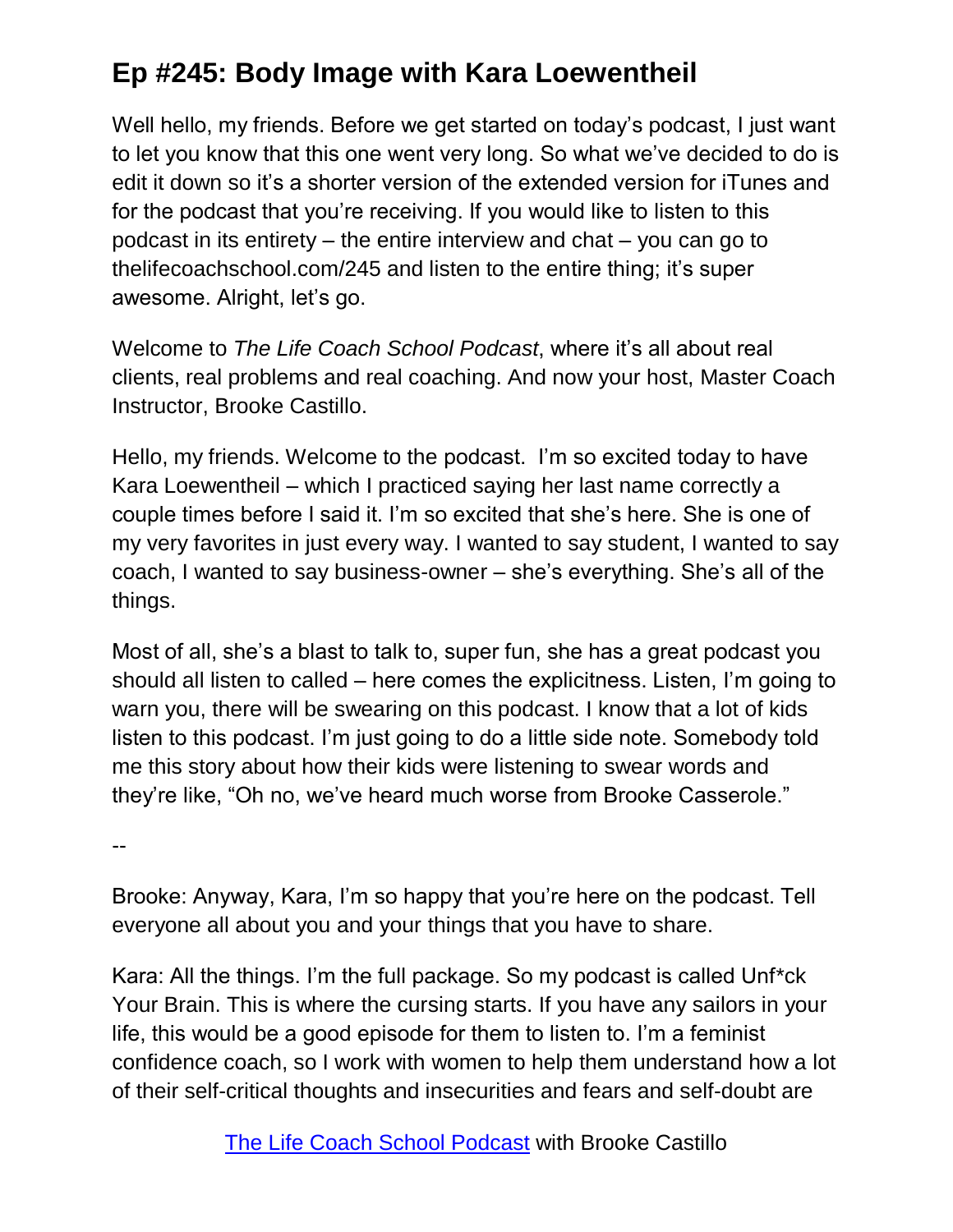all kind of created by the social messages they get; that we internalize them very early on and they just seem like our own natural thoughts. And we think we're thinking them because we aren't terrible or stupid or ugly or slow or dumb or whatever we think about ourselves – just the litany that most of my clients think about themselves and I used to. So I teach women how to create true confidence from within by using thought work to undo the patriarchy.

Brooke: Awesome. So I asked Kara to come on the podcast because I wanted to talk with her about body image. And for so many reasons, I've never done a podcast on it. I think a lot of the work that I do on body image and weight-loss is misunderstood. I also think a lot of the work that Kara does on body image is misunderstood. So we kind of want to set the record straight. We'll be talking very quickly. We'll be swearing a lot. And then, at the end, we'll offer a way for you to get more, if you like it, if you like the style that we have.

I'm super excited because Kara took my master coach training – we had such a blast for an entire year, and now she's in my millionaire mentoring program, which, of course, we're going to have a blast in. She's helping me with all of our 100K students. So I just can't get enough of her, obviously, so I bribed her to come on the podcast.

So let's start with body image. Actually, you know what, we should start – why don't you tell a little bit about your story, I'll share a little bit about my story as it applies to body image. Why don't you go ahead and start?

Kara: Yeah, I mean, I'm still waiting for my bribe by the way. It has not arrived.

Brooke: Okay, it's coming. It's in the mail.

Kara: Is it one of your puppies maybe? So I have, I think, a story that is very familiar to a lot of women, which is that I don't even remember a time before I was very aware of my body and thought that it was gross and ugly and too big and was kind of obsessed with food and eating too much or not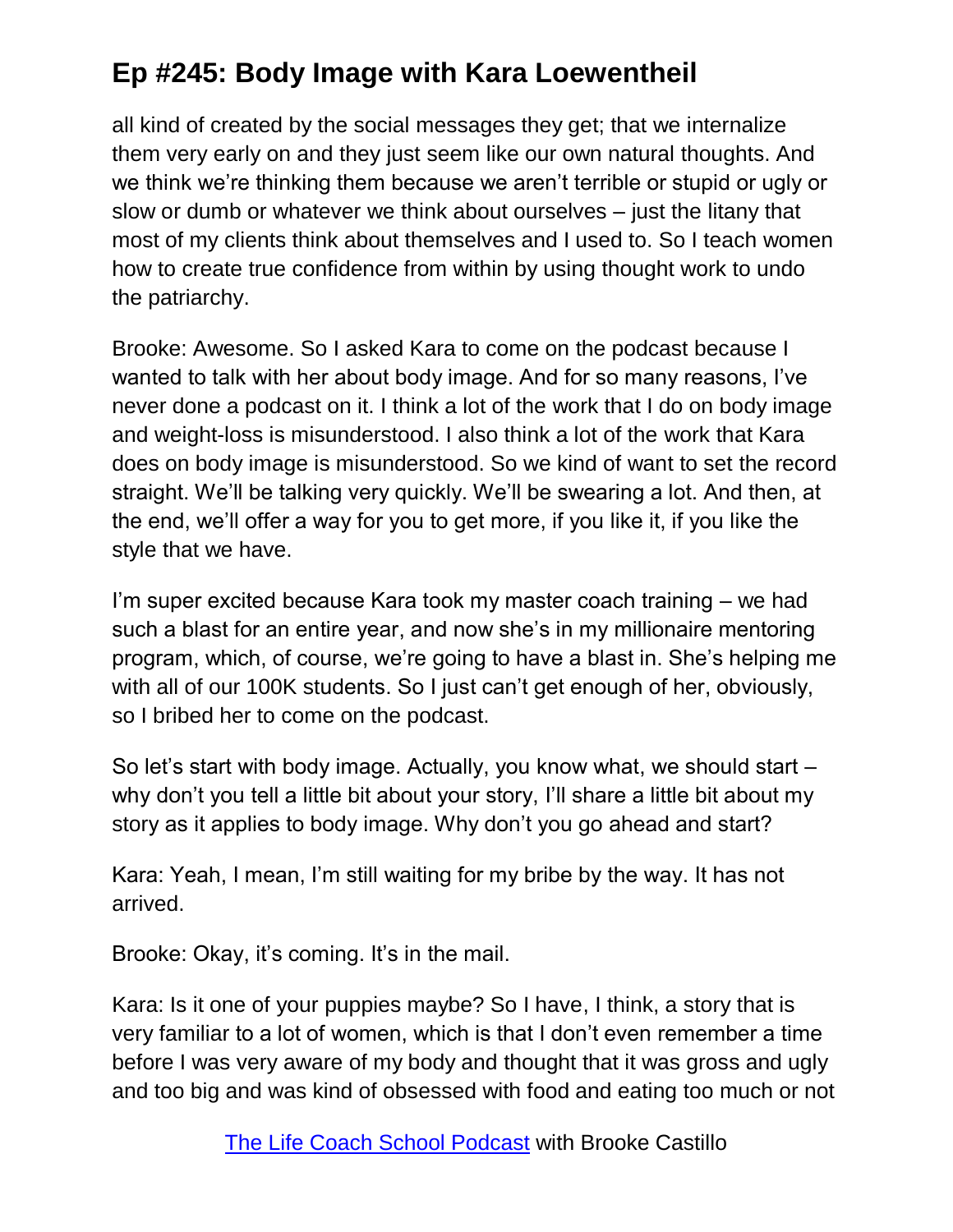eating enough. Then I went through the usual teenage cycles; dabble in a little anorexia, dabble in a little bulimia, just try everything out. And that basically continued all through my 20s. so I spent, you know, 20, almost 30 years, with a terrible body image and always trying to lose weight and always thinking that if I did lose weight then I would finally feel good about myself and my life would be perfect. And I tried all the different things and some of them would be successful for a short period of time and maybe some for longer and some not at all…

Brooke: Successful meaning what?

Kara: Meaning just like I would lose weight a little bit and then I would gain it back or I would…

Brooke: Because we all know that success means that you've lost weight…

Kara: Losing weight, obviously, yes. And then your whole life is perfect. I just kept fighting for that part where the whole life was perfect. It just wasn't showing up for some weird reason. It's almost like my thoughts about myself hadn't changed because my body size changed.

So ironically, kind of, I actually found you through the last weight-loss thing I ever did, which was Weight School, which you did with Susan Hyatt back in the day. So it's fascinating because I took that at the time that I then also decided to stop dieting and started reading a lot about body autonomy and the fat positive movement; a lot of different stuff. But your thought tools that I learned in Weight School, I actually used not to lose weight, but to change my body image and to love the body that I had.

It was not like a magical unicorn bath. It was like long excruciating work. It was not like I just did a Model and looked in the mirror and was like, "This is wonderful." It was some of the most hardcore thought work I've done in that it took so much work. It was just like practice and practice and practice, like tiny, tiny baby steps along the thought path, going literally to, "This is a human body. Other people have a body like this…" very neutral. But over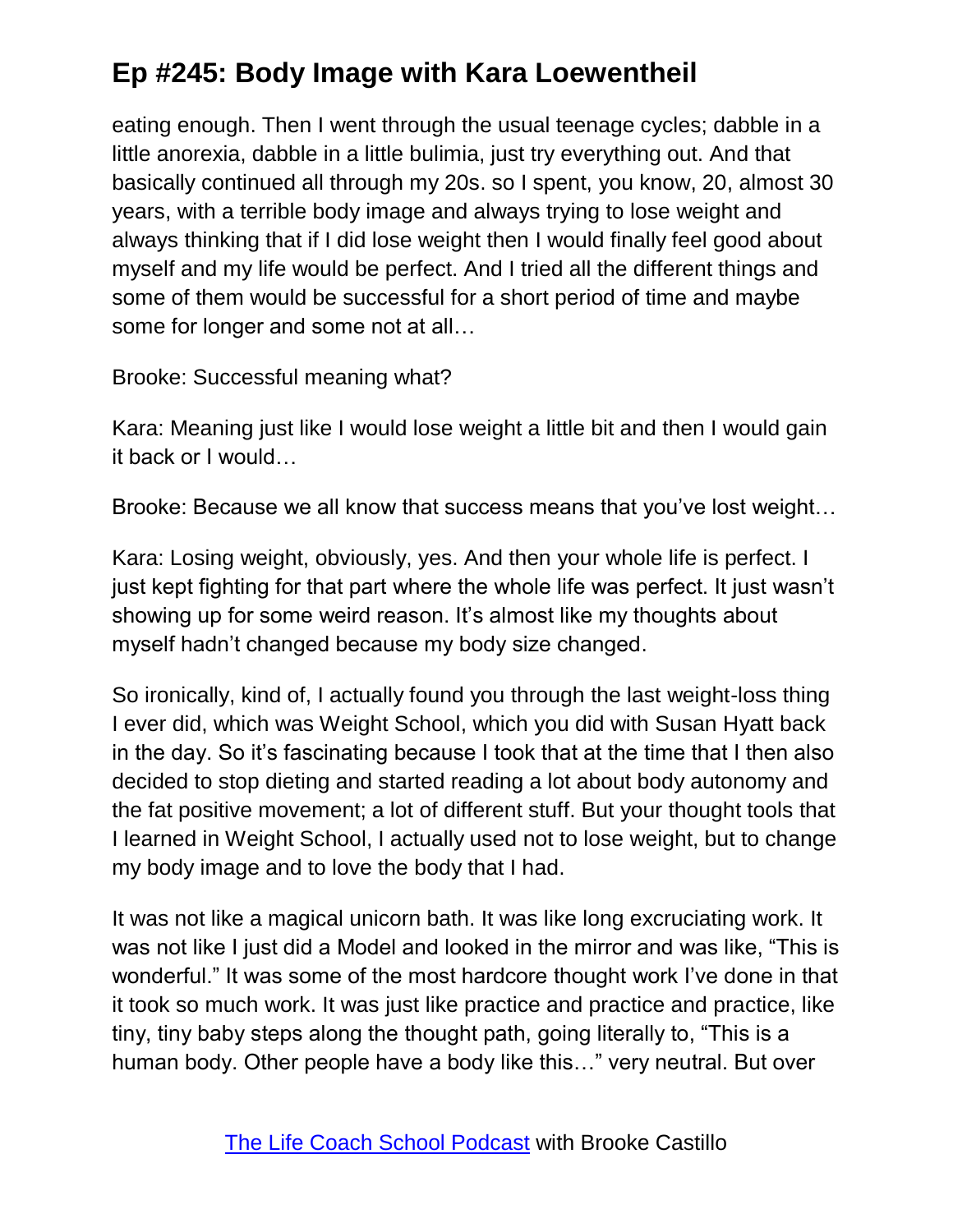time, I was able to improve that. And so I really used thought work to love the body I had and to find it sexy and appealing.

And there's been levels to that work. First it was believing that other people could find it attractive, but that was still easier than finding it attractive myself, and then it was doing that level of the work. But I've seen such a, you know, your dating and your sex life maybe being an approximate proxy for things. But when I was thinner but hated myself, my dating and sex life were way worse than they are now, even though then I was in the kind of conventionally acceptable range of body size – towards the top probably, but like a size 12-14.

And now, I'm like a size 18, a plus-size – I'm definitely fat by anyone's standards, which I don't consider a bad word – and my dating and sex life are so much better because of my confidence. It has nothing to do with which body size I have, but because I did all of that work on my confidence. So all of the things I thought I had to be thin to get, I actually got right at a totally different body size because I did the thought work. That's kind of my story.

Brooke: And have you decided that you don't want to lose weight? What is your thought about losing weight?

Kara: Yeah, I think my thought is that I don't want to lose weight. And I actually had a fascinating moment recently that was such a sign of how much my brain has changed, because before, I was totally in that place where I was like, "Oh, maybe I'll have a debilitating tapeworm and that would be great…

Brooke: You know what mine was? Tapeworm is good. Mine was, I don't understand why you can't just go to the hospital and they just put you asleep for like six months. Seriously, that seemed totally logical to me. It would stop me from eating and then I would be thin when I woke up and everything would be great. I'm willing to give up six months of my life to be thin, because that's the answer to everything.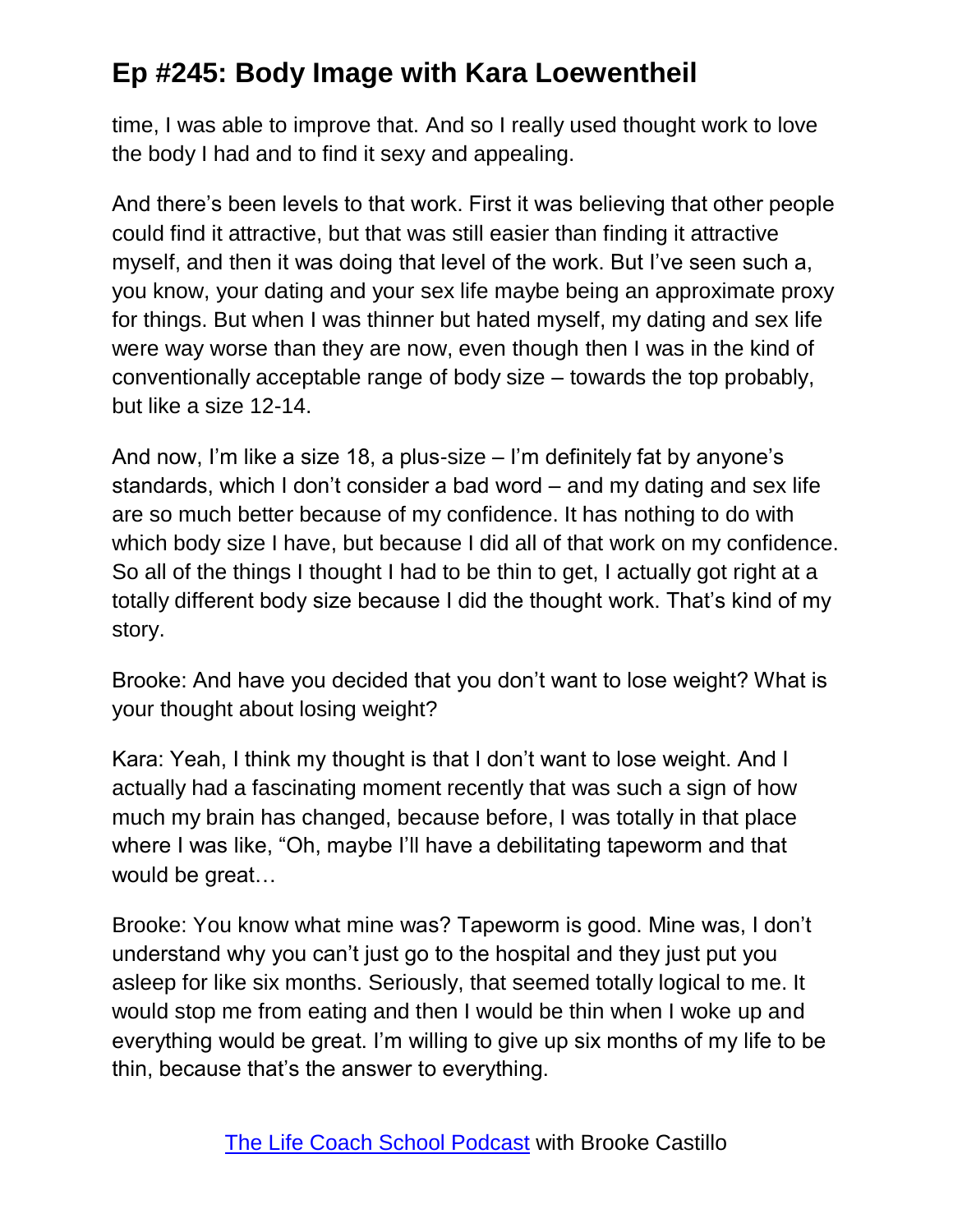Kara: It's so crazy. You can tell somebody you had the flu and they'll be like, "But I bet you lost some weight, didn't you?" Which is so crazy, you're like, I'm literally vomiting because my body is trying to expel a viral pathogen that's trying to kill me and people are like, "But you lost three pounds."

Brooke: Let's look at the bright side…

Kara: Maybe you could get the few again just 300 more times. So that's what it used to be like. And then recently, I actually made some changes to what I eat for true health reasons. I think a lot of times, we just sub-in health for diet. But I was having – like, for some skin issues and I wanted more, even, energy. And I think that I lost a little bit of weight. I don't weigh myself. And my first thoughts was like, "God-damnit, I like my clothes. Now I've got to get all new clothes."

But that was such a beautiful moment to me where I was like, I've done so much work that I don't automatically be like, "Yes, maybe I will get thin and my whole life will be perfect again now accidentally from this other direction." That was so powerful to me.

Brooke: It's so interesting. I think that so many of us have that story. You're younger than I am, but I think it's passed on to generation after generation, just this idea that our bodies aren't acceptable and we should be thinner, and if we were thinner, we'd be more acceptable, we'd be more loved, we'd be better, we'd be more attractive, which is the most important thing, right…

Kara: Obviously.

Brooke: And for me, growing up, it was always about – you know, my mom was always telling me how important it was to be beautiful. And she didn't say, "Brooke, it's very important to be beautiful." It was always, like, "Oh look at how pretty she is." And when she would describe someone, she would always lead – and she still does this, "Well you know, she's gorgeous…" as if that is the most important thing. And I think that's how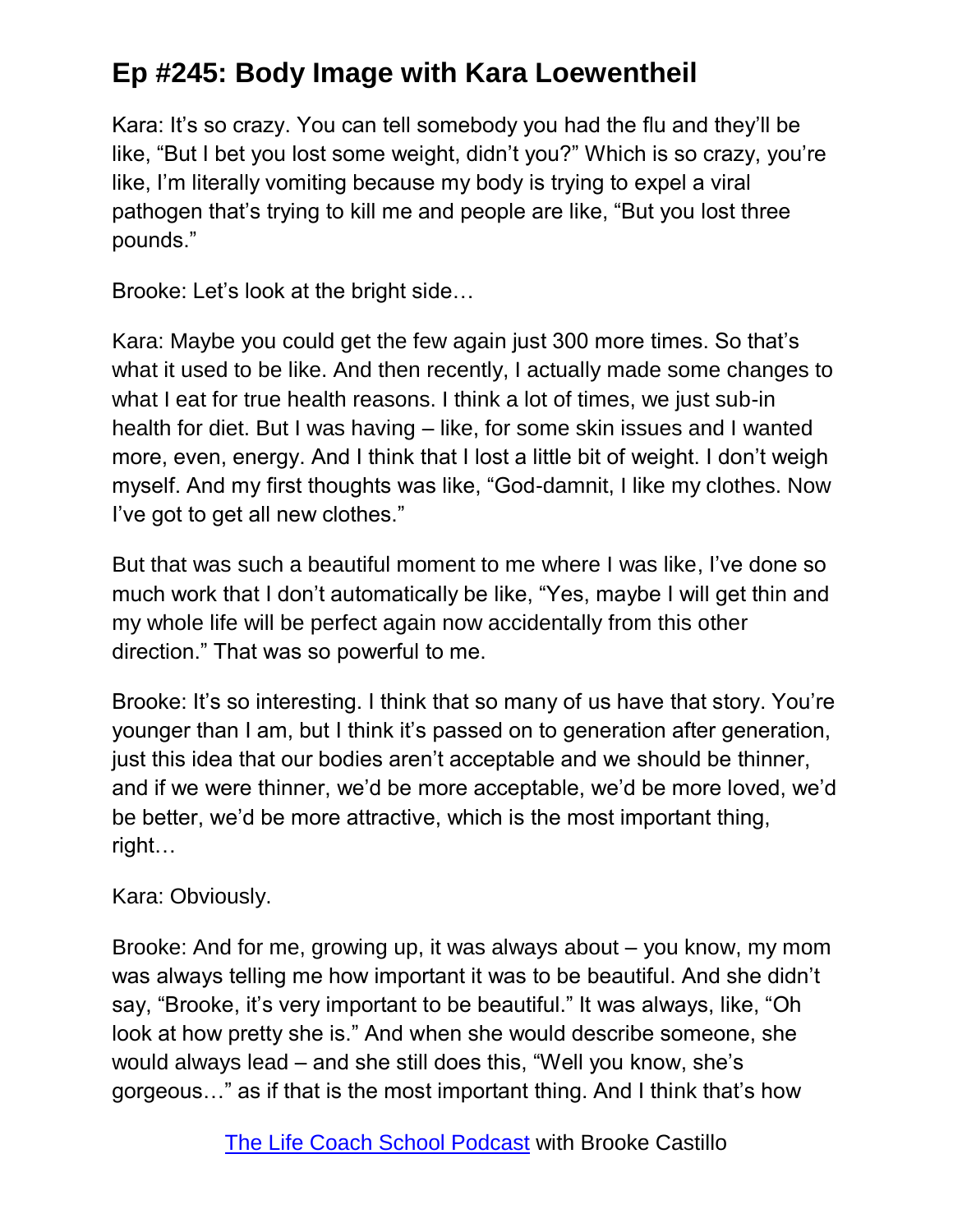she was raised. And so it was always about being thin. She was obsessed with her weight and obsessed with dieting, and so I became obsessed with it too. And of course, when I look at pictures of me when I was younger, I was perfectly thin, you know, it was fine.

It was only through dieting that I made myself gain a bunch of weight and really I think torture myself with food and with body image. And I think that for me, when I look back on it now, the thing that I think was crazy, the rub with the socialization of it is, as women especially, we're socialized that we should be thin. Thin is better. Attractive is better, and we're also socialized that we should eat all of the food all of the time and drink all the drink all of the time without question.

So it's like, why aren't you drinking and why aren't you thin? Why aren't you eating this cupcake and birthday cake and all this food and why aren't you thin? And so I always felt like I just wanted to be normal, which of course meant that I was thin and I could eat whatever I wanted. For the longest time, I thought that was the answer; eat all day whatever you want and be thin.

I used to dream about – I would think, "When you die, you just get to eat fettuccini Alfredo all of the time. That was my goal in life, to be able to eat, but I couldn't because I'm not allowed. And so I had a moment in college. I read this book called *Overcoming Overeating* and they basically just said you have to eat whatever you want all of the time and forget this dieting stuff.

And I had read a lot of Geneen Roth. It just resonated with me and so I decided, I'm going to stop trying to restrict food and I'm going to, on purpose, decide to love my body, which seemed like the exact opposite thing to do at the same time, right? It's like, okay, if I starve myself and I get thin, then I'll be able to love myself. But can I eat whatever I want – which to me at that point really meant how to control binging on thin foods. Like, you know you binge on thin foods?

Kara: Totally.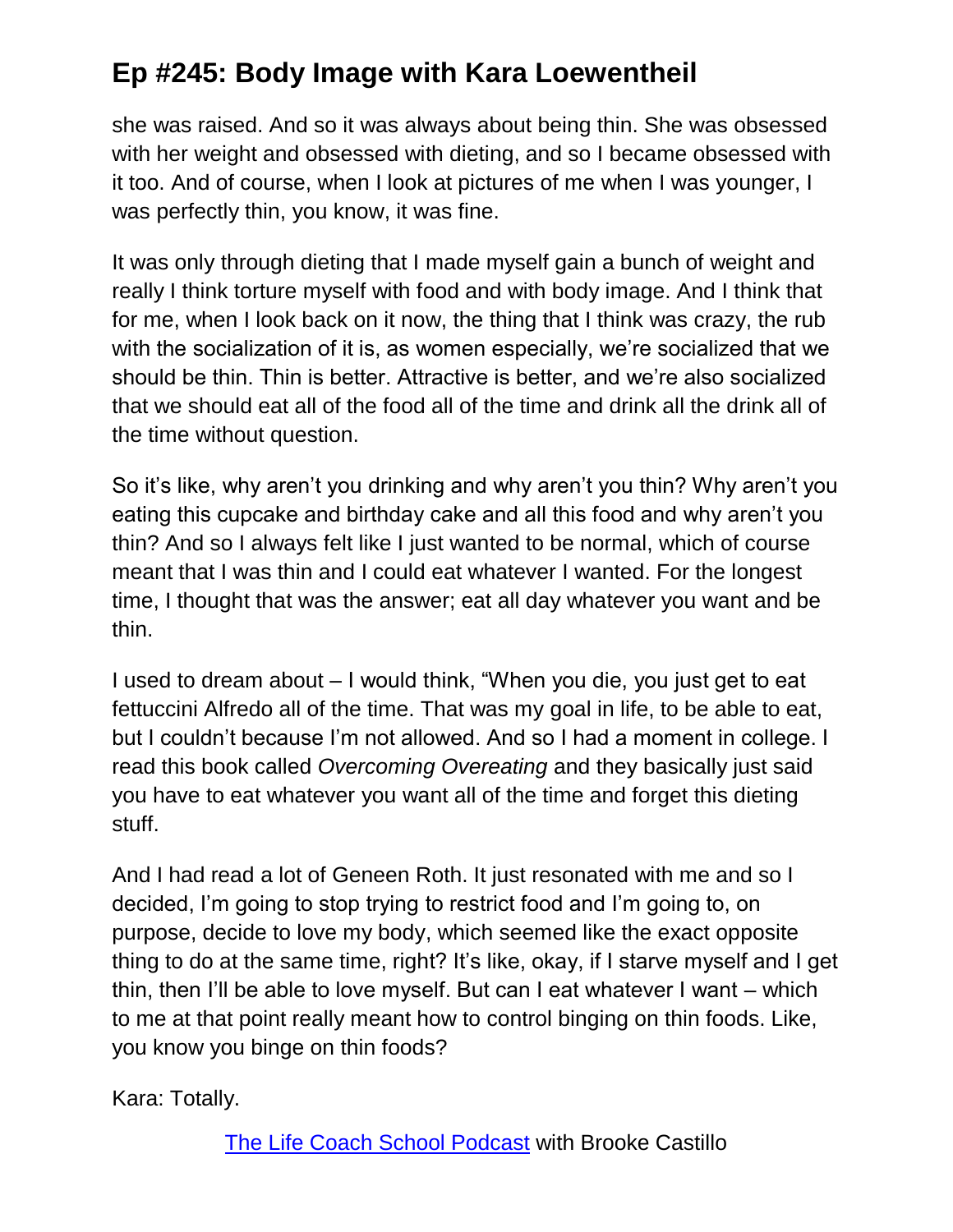Brooke: I would just fill them full, and I decided to do that, and I went and bought clothes that were bigger than I had because I knew I was going to gain weight and I just went into this moment. And I think, looking back on it now, I don't necessarily think that was the best plan, but it's what I had at the time and it taught me so much about how important it was to make the decision between whether I was going to believe that thinness meant happiness and thinness meant I could officially be appropriate enough to love myself, or to just be fat and unworthy and self-loathing, because what I was doing wasn't working.

And it was a huge defining moment for me. I gained a lot of weight, but I was happier and loved myself more than I ever have. And I remember thinking to myself, would I rather be thin or happy? And I really couldn't understand the question…

Kara: because we think that thin means happy, so it's like the question doesn't make any sense to us.

Brooke: I'm like, "What do you mean? Would I rather be happy or happy?"

Kara: Right, I want to be happy with the thin because that's what's made me happy. I ask my clients that all the time and I totally tell them, you really have to decide. You have to decide which of those things matters more to you. But the question breaks people's brains because we're so conditioned to think that thin is everything you want in life. Like, once you're think, your husband turns into a totally different person who acts like the guy in the romantic comedy movies…

Brooke: And you make more money…

Kara: Yeah, and your children always behave. And you're younger. You're 10 years younger, which is also always better. Younger is better. Thinner is better. And your hair is longer and you're never sad and you never feel lonely and all your clothes are from Chanel.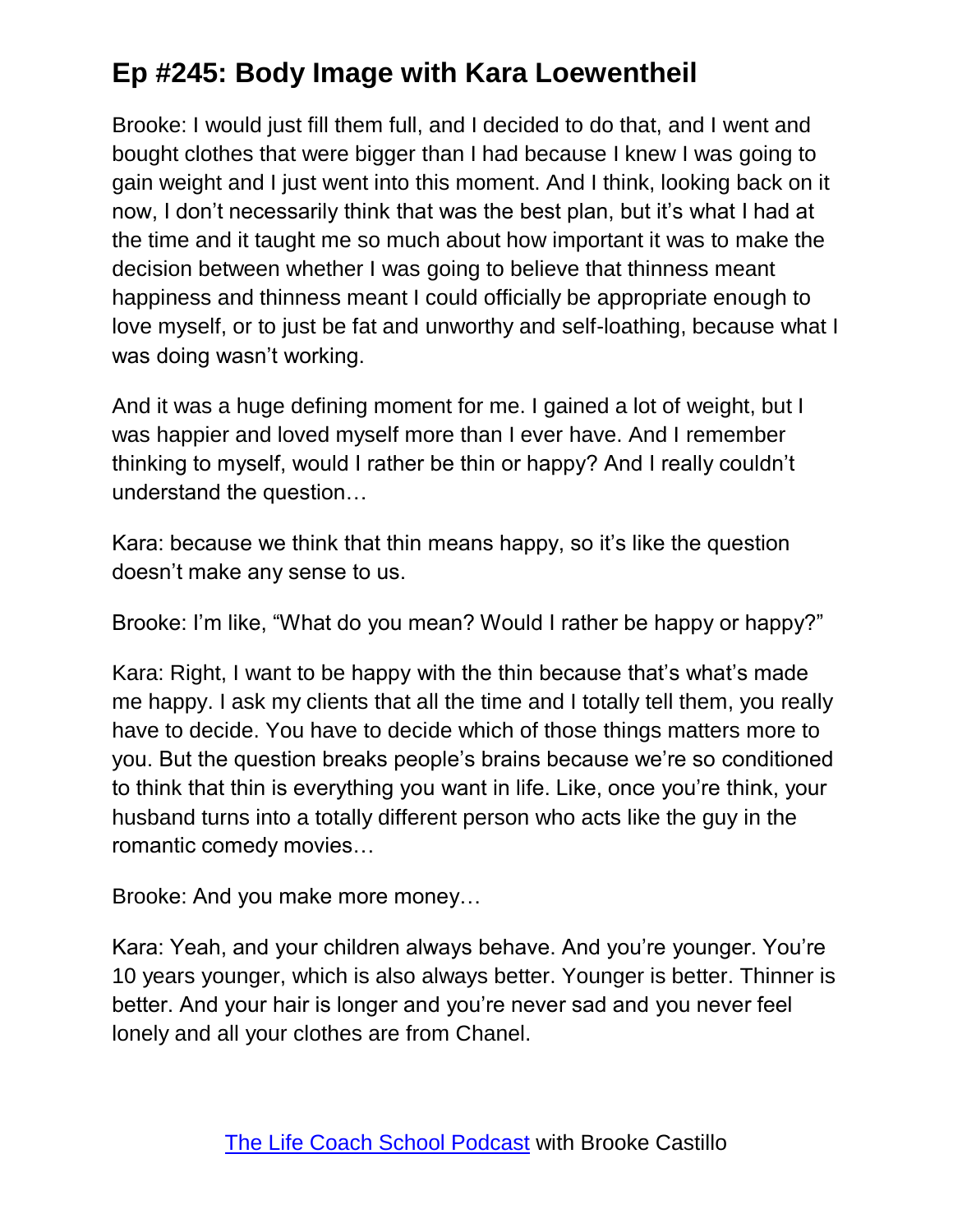Like, we have such crazy fantasies about it and there's no – part of the problem, I think, that people get into is like with anything you're chasing for an external feeling, you're relying on your own brain to tell you when you're thin enough, and you're never going to get there because your brain is going to be like, "I don't know, we're not happy yet. I guess it has to be another five pounds. I thought this was the number, but my husband still doesn't take out the trash…"

Brooke: Yeah, so I better gain it back and lose some more and try that again…

Kara: You're like, "I did the experiment, I was guaranteed an outcome and I'm not getting it."

Brooke: But here's what I realized. And when I say I look back on that now, it was the wrong question, right? Asking would I rather be thin or happy is like asking about two completely irrelevant things. Thinness and happiness have nothing to do with each other. One has to do with how much tissue you have on your body and one has to do with the nature of your mind. And I think when we combine them, when we think that being overweight or being fat means that we're unhappy and being thin means – this is how I know this is true; I used to stare at thin people that didn't seem happy and I was totally confused.

And then I would go out to lunch with friends that were naturally thin, never had a weight problem. And they never talked about food or their weight and it was like so confusing to me. I'm like, "Shouldn't we be talking about how thin you are? This is the most amazing miraculous thing. Don't you just wake up every morning and look at your thighs?" Which, of course, it was totally irrelevant to them and they were unhappy about other things that they chose to be unhappy about.

So I think that's the work that needs to be done, you know, as a society, as women especially. They're completely separate things. You can be thin. You can lose weight and be happy and you can be fat, you can be overweight, and be happy and vice versa.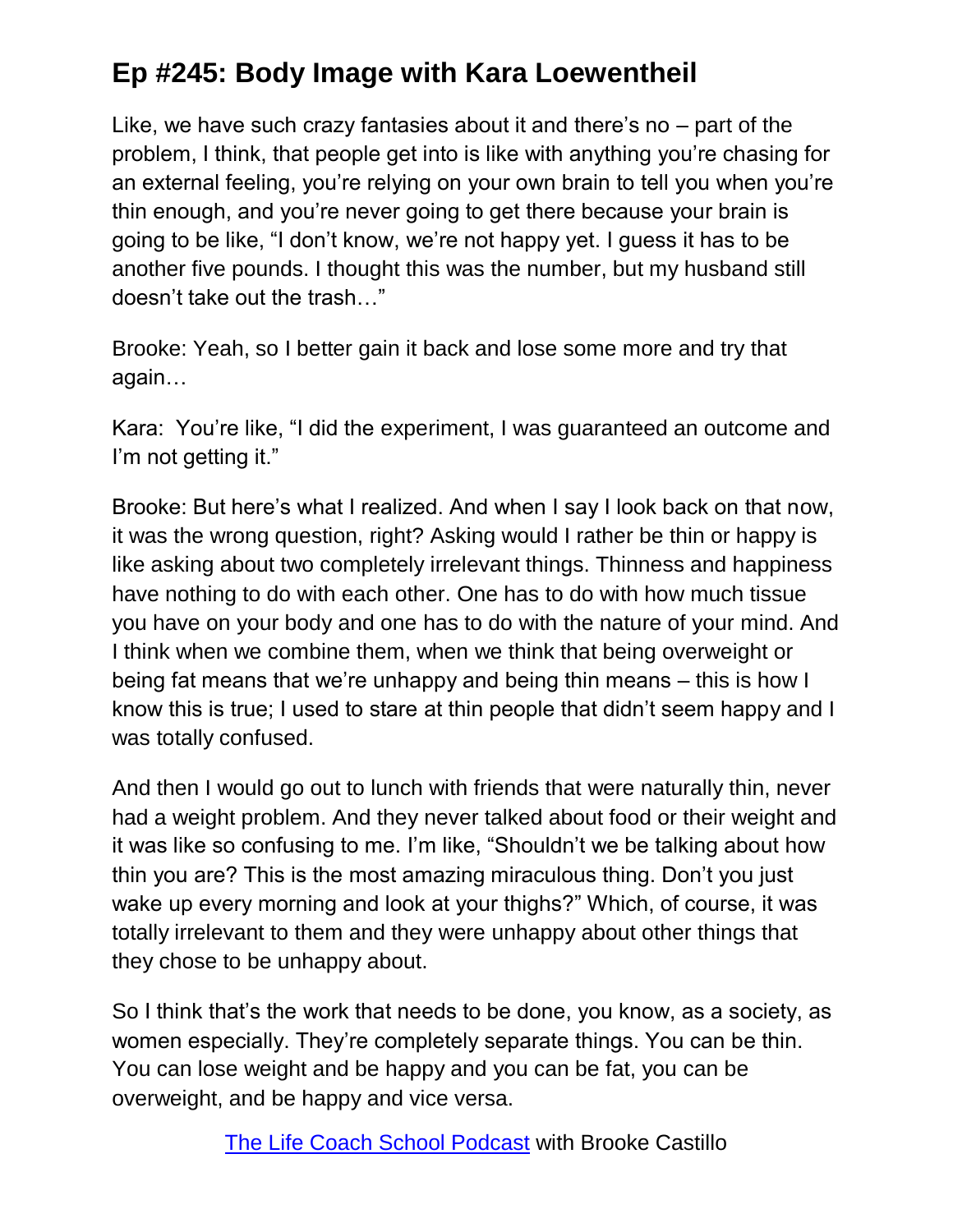Kara: Yeah, and we assume the other one. Like I remember this conversation I had with my mother in college and I was, like, not even fat. You know, I had gained 15 pounds or something. It was nowhere near where I am now. But I remember being like, "Well, but obviously I have to be concerned because if you gain weight, you must be depressed or something." And I was like, "Okay, but do I seem depressed? I'm getting dressed. I'm wearing makeup. I have a boyfriend. I'm doing well in school." But it was like the evidence in front of you was no match for the story that clearly this means something has gone terribly wrong and you're letting yourself go and you must be depressed or mentally ill or whatever.

Brooke: Right, and I think that that's – when I talk about our work as misinterpreted sometimes, I think it's – like I talk a lot about weight-loss and stopping overeating and focusing on that. And my reasoning behind that is really for the sake of embracing eating as a way of not feeling and understanding that for yourself and really coming to terms with that. and a lot of people misinterpret my work when they don't understand it to be just what we're talking about, which means you should get thinner and being thinner is better, and once you're thinner, you're more enlightened and evolved than someone that isn't.

And I think, on the other end of this spectrum, I think there's with this acceptance of your body the way it is. Maybe if it's not to society's standards, it means you've just let yourself go and you don't care about yourself at all and it's a basic F-you to the whole world and you're angry and sad inside, kind of thing. And I think those two extremes are what keep us just in tyranny about all of it.

Kara: Yeah, totally. And neither of those is true.

Brooke: Of course not.

Kara: As you say, your body has this no relationship to your internal, but the problem is, we think it does. So then, we're like chasing – we're trying to change the circumstance. We're like, "When I'm thin, when that's the circumstance, then I'm going to be happy." And we're missing that whole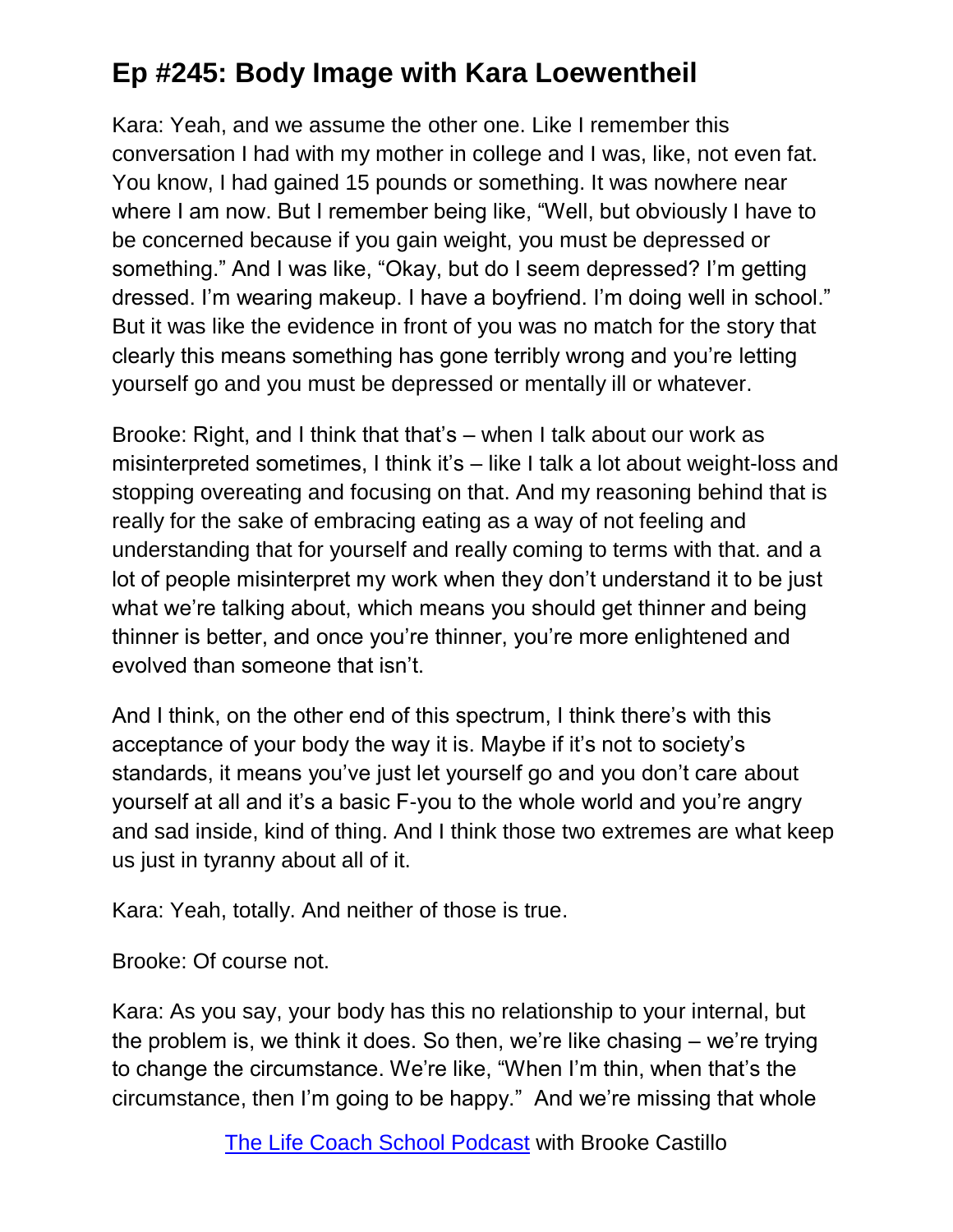thought part that we talk about that goes in between that determines how you're going to feel.

Brooke: Yeah, I just had a client I was coaching on Scholars and she went away to Europe and gained six kilos, which is what, 12 pounds probablyish…

Kara: Sure, I don't do metric, but it sounds right.

Brooke: And I'm on video with her and she's like amazing, in every way. And she's sitting there thinking about the size of her thighs or maybe her stomach, I don't know, she didn't say, but it's just like obsessing about it and frustrated about it and thinking about the gym about it and what she's eating about it. And it was just so fascinating to me to explain to her that the 12 pounds that she had put on her body had nothing to do with her level of unhappiness. And she was like, "Well do you think I should just go buy clothes that fit me?" Seems logical to me.

Kara: You were like, "No, I think you should keep wearing the clothes that don't fit you because it's good to – everybody likes to feel like a sausage that's coming out of its casing. It makes you feel good about the day." But that's that self – people are like, that will motivate me. It's like we all go back to that punishing myself will motivate me thing, which is such a thought error that we have in every area of our lives.

I can't reward myself by buying a nice piece of clothing that actually fits. I need to be reminded every moment of my failure and how terrible I am so that I'll be motivated. That does not work that well.

Brooke: And I was asking her – I'm like, when you go to the gym and you beat yourself up and you try to hate yourself thinner, how does that work? Clearly, it's not working because you're coming to me to figure out how to do it faster. And I think that's – if you're wondering, am I in this place that you're talking about? Here's how you'll know – and maybe you have some stuff to add – like, if you think your life will be better in any way, the only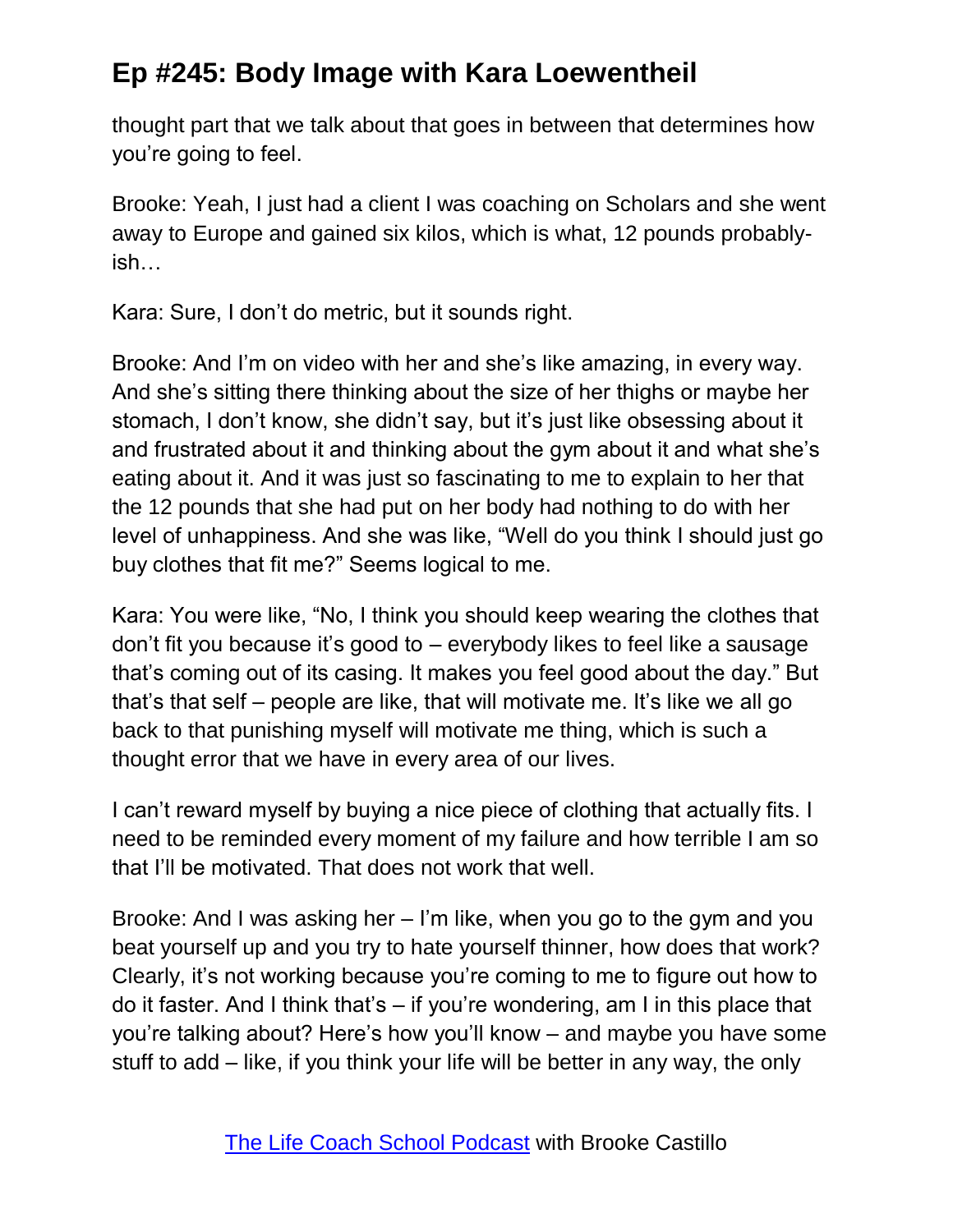thing that will happen when your body gets thinner is that your body will be smaller and you will have saggy skin.

Kara: And then you're going to have to coach yourself about that.

Brooke: And so, what will happen from that C is many of you will change all of your thoughts about yourself and you'll give credit to your body for doing that. And one of the things that I told this woman on the call is I just said, "Listen, whatever thoughts you had about yourself 12 pounds ago, you have permission to think those exact thoughts now. And it doesn't mean that you won't lose weight and it doesn't mean that you will. But as soon as you're in a hurry to lose weight, you're doing it wrong."

And as soon as you are trying to loath yourself as hard as possible to lose weight, you're doing it wrong. Even if you're successful – and believe me, I have tried to hate myself hard enough to lose weight. It is very difficult. But if you starve yourself long enough with enough hate, you maybe can get down there, but it's not sustainable. There's nothing sustainable about the cycle of hating yourself and your body. And I don't think you can separate the two very easily. What do you think?

Kara: No, and I think – what's your prize at the end? It's just you hate yourself in a smaller body, plus now you have the skin you have to hate yourself for.

Brooke: But isn't my dream that I won't hate myself if I have a perfect body?

Kara: Yeah, of course. I see the same level of fixation in my clients who are struggling with dating. They think – I'm always like, "When you get a partner, here's what's going to happen; your life is totally the same but another person lives in your house and you have to agree about what to eat for dinner." That's all it is. It's like nice to have that guy around. You probably like him. He's like a good friend.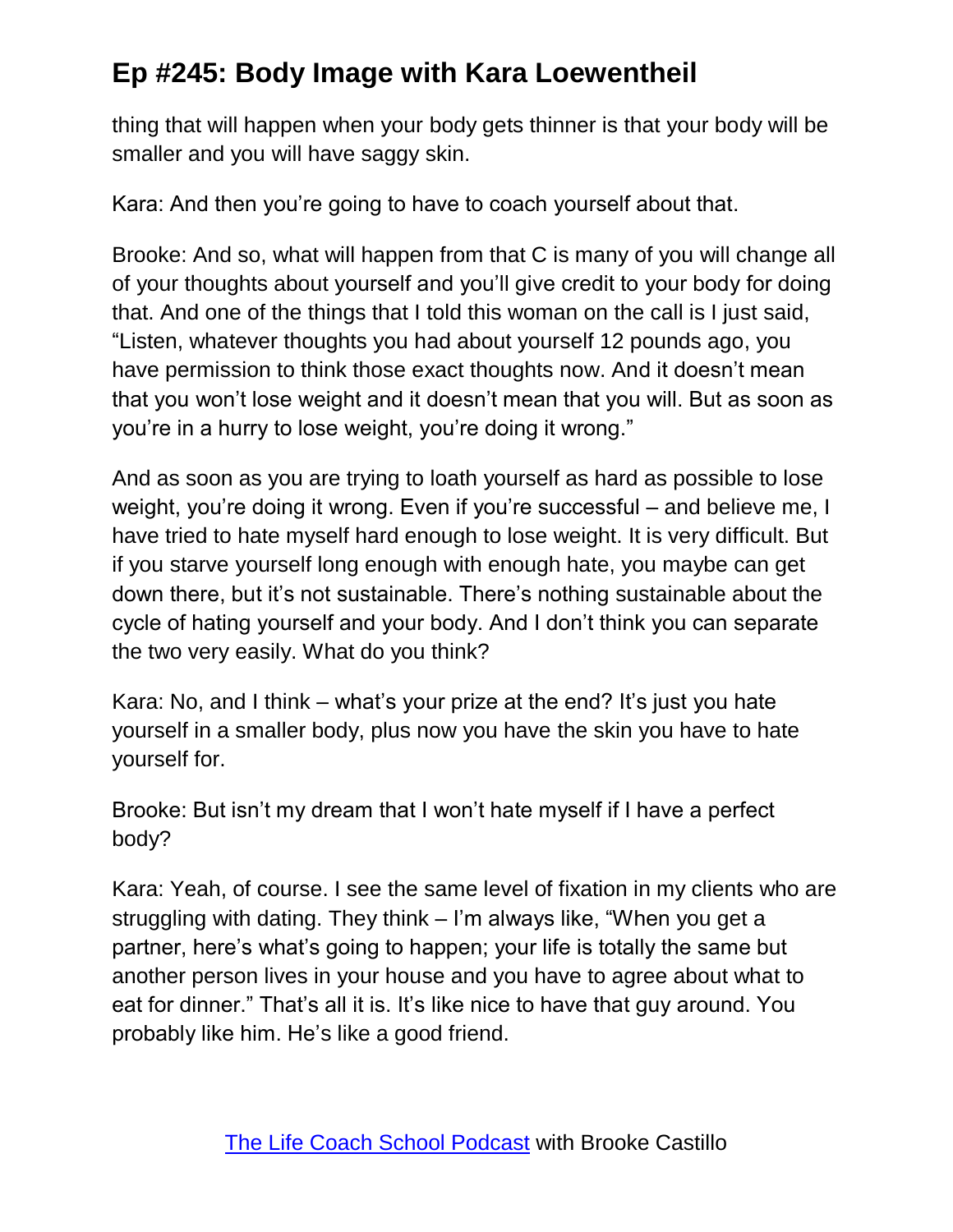But they think it's like, "I'm in another plane of existence where my whole self is validated and realized and I am finally in love with myself." It's the same thing I see with thin, and I think that's because those social messages are so strong, especially for women. So we get this magical thinking that if we just get that thing, it's like the world becomes Technicolor. It's like a grey movie becomes color and like everything is perfect.

And I see the same level of fixation and self-loathing and self-flagellation and obsession and rumination. So it's like obsessing about how many calories you eat, obsessing about why the guy didn't text you back. It's like every little moment is a giant crisis. It's like that same – your self-regard is so fragile that any tiny misstep is like, that's it, you're terrible.

Brooke: Well, and I was actually thinking about this today. I think that the clients that I have that have all the societal prizes – I used to think rich and thin, everything's great as soon as you're rich and thin. As soon as you have the husband and the children and the nice house and the Maserati and whatever your dream is, the second house for some people, the business, whatever it is.

I think the hardest work that I've done with people, and maybe the hardest work I've done on myself, is where there are no prizes left to solve your problems that are external when you have them all. And I'm thinking about a really specific client of mine who has more money than probably everybody else listening to this podcast combined. And yet, we spend a lot of time worrying about money together.

And it's fascinating and I look at women who have lost all their weight, which was supposed to be the answer, and now all we're doing is talking about the skin and why they aren't younger and why they look older and why their hair isn't as thick. What I've realized is that we all just pick the one thing that will be the answer to our self-loathing. And it's not out there.

And even when you get those things, what happens is then you feel like, okay, I have all these things and I still hate myself, but I don't have a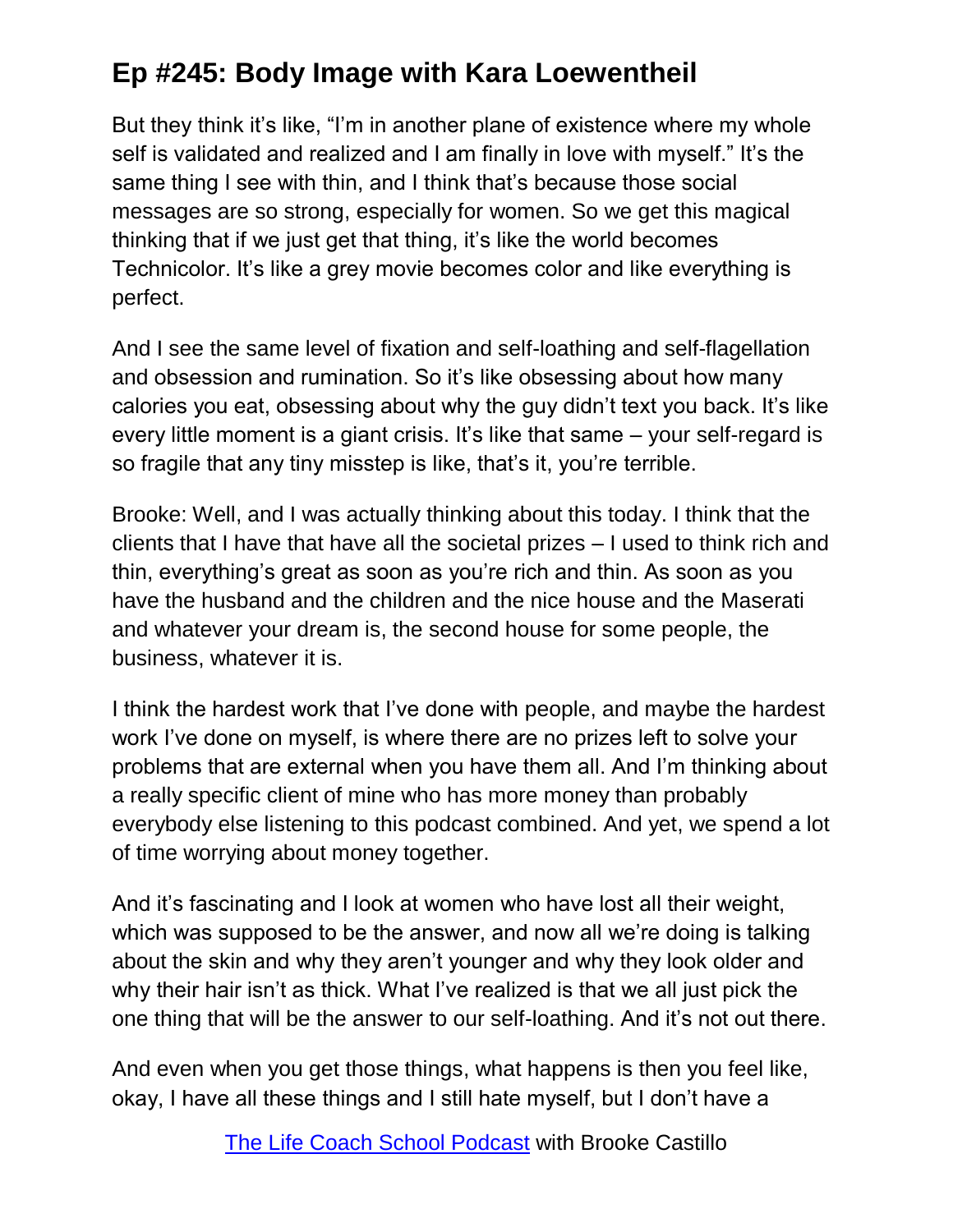reason to hate myself. And there's no hope out there in the future. There's no diet. There's no pill. There's no surgery that's going to solve this for me, so now what? Which I think is a beautiful place to land. It's just very disappointing for everyone who goes through the process of losing weight – especially hundreds of pounds – to land there and realize – it's kind of like the gastric bypass surgery. So many of them come to me and then they're alcoholics after that. And it's like, huh, what do you think is going on here with yourself? And so I love this conversation because I think it can prevent a lot of agony.

Kara: Totally. I mean, one of the reasons I love group coaching is that I get women in the group who are like, if I just had a partner, if I just was thin, or I just was this, everything would be perfect. And they're so baffled that there are people in the group who have the thing that they want and they're sitting there on calls being like, "What is she complaining about?" Like, she has the thing…

Brooke: She has the secret, yeah…

Kara: Whatever it is, she's thin or she's tall or she's rich or she's got the husband, how can she have any complaints? For me, it was so powerful, especially when I was doing body image work, to see that. I was actually in this online – this is one of the few times that Facebook has been good for someone's self-esteem – I was in this Facebook group of women dating. And of course, my story the whole time was, like, the reason I don't have the perfect relationship that turns my life into the fourth dimension is my body weight…

Brooke: Of course…

Kara: Of course, even though I was much smaller than I am now. So I was in that group and I was like, thankfully I'm logical and I knew about thought work, so I was already starting to open my mind to the concept that my thoughts might not be true. And I was like, "There's a lot of pretty, thin, conventionally attractive women in this group. They seem crazy also. Maybe that isn't really the key to everything."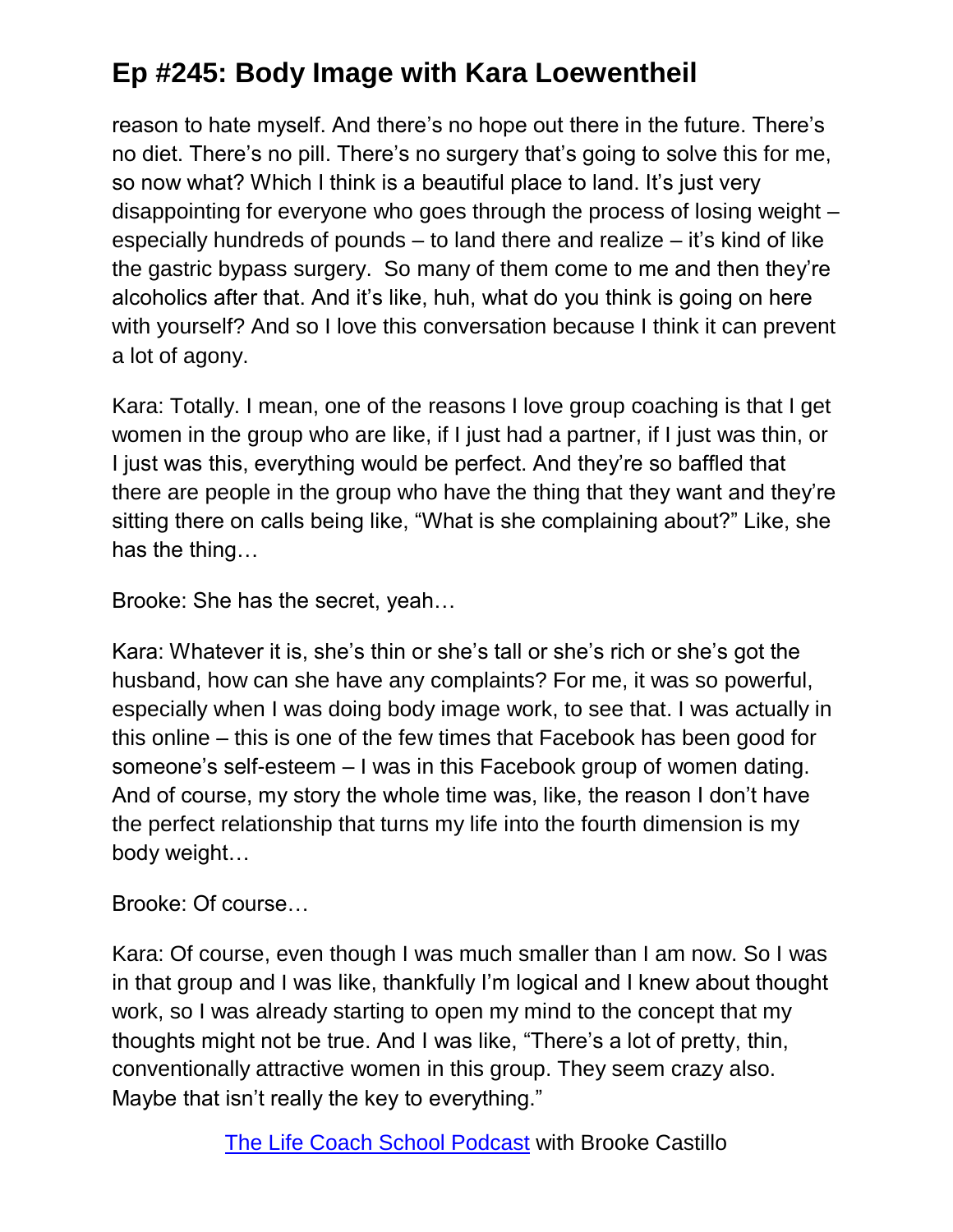But I, for sure, this is like the most depressing version of life coaching, but it was really helpful for me. I walked around New York for a whole summer. I live in Manhattan and it's like there's little models walking down the street all the time. They're like a different species. They're like six feet tall and their head is the size of their femur, you know, and you're like what…

So I spent a whole summer walking around because I noticed that every time I saw a thin young woman, I immediately felt jealous and I thought her life was perfect. So I walked around all summer, and every time I saw a woman, a thin woman and I started to think that way, I would say to myself, "All beings suffer." It's like I retrained my brain piece by piece. Now I just say to my clients, even Beyoncé gets cheated on. But it's the same concept, right?

Back then I think it was like Christie Brinkley was in the news. She had just been cheated on and it was like one of those. You can be a literal wealthy supermodel; it is not going to protect you from pain and suffering. It is not going to make your relationships magical. It's not going to insulate you from negative emotion, which is what we all think it's going to do.

Brooke: Well, do you know who I wanted to be my whole life? If I could just be her, everything – I'm not kidding you, I would have traded places with her in 60 seconds – was Whitney Houston. Isn't that fascinating? I just thought she's got it all. She's gorgeous. Her thighs are so little. How are someone's thighs that little? And she was so beautiful and she was so talented. And I just knew that she had such a better life than me. And it's so fascinating now to see what was really going on with that.

I teach a concept – those of you who listen to the podcast know this – I teach the concept of 50-50. And I've told this story before but I'll just reference it here; my son was watching someone who had been drafted for two different professional sports. He was that talented as an athlete. And Christian, my son, is like a golfer and a soccer player. He would love to be drafted for anything. Like, he just thinks this guy has the best life in the world.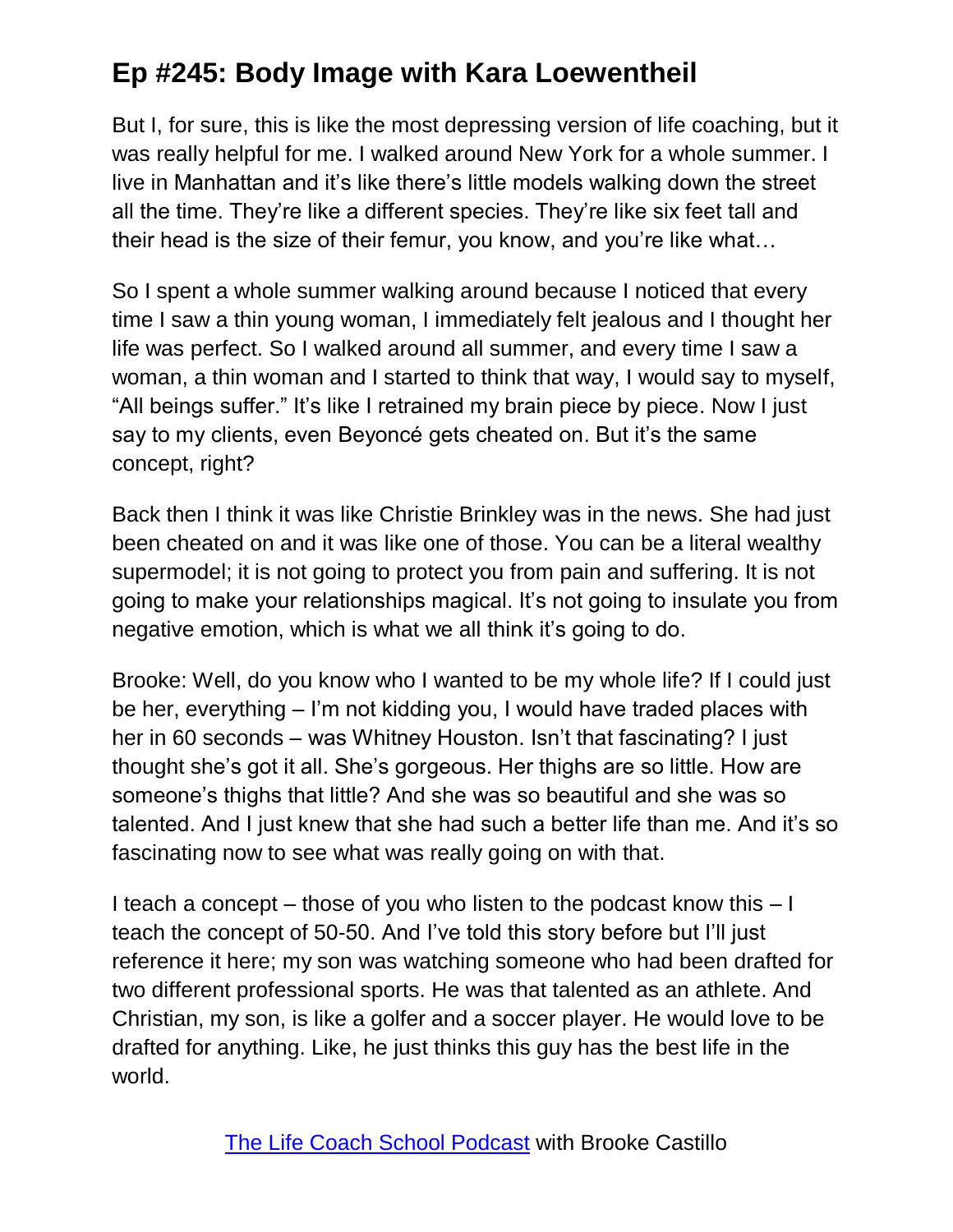And I said to him, everyone's life is 50-50. It's the positive balance of emotion. So this guy, his life isn't any more balanced to the positive than yours is, so what do you think his 50% negative is? What is it about? And it was just fascinating to have the conversation and be like, it's about all the same things and all the different things. Because, you know what models worry the most about?

Kara: Being thin.

Brooke: Their weight. Isn't that so annoying?

Kara: They're like smoking constantly trying to keep it at 109 because if they get to 110 at six feet tall, they're going to be fired by their agency; totally.

Brooke: But we think, if we were that weight, we wouldn't worry about our weight anymore, which is the biggest lie. So let's talk about – I mean, we're talking kind of about concepts and theory, but how do you love your body? If I look in the mirror and I see something that I think is wrong – so, for example, I have cellulite. I have saggy skin. I have, you know, skin where fat used to be, let's just say, hypothetically. And as we get older, our bodies are changing, our faces are changing, all of that. And the knee jerk reaction for most of us is to think, I'm ugly. I'm unacceptable. I need to fix that. There's a solution for that. There' something wrong with me because I don't look like the airbrushed models. I don't look like I did when I was 18, which when I was 18, I hated myself and my body by the way…

Kara: Which is such a powerful important reminder though because it's like, women will be like, "But if I just weighed what I did when I was 25." And you're like, "Were you happy when you were 25?" No, but then they're like, "But I'd be happy now." And I'm like, "Right, because now your thought would be oh my god it's so great to be this weight. But the whole point is that it's your thought, not what you were." So we get all this weird nostalgia about the past when we were like totally miserable back then.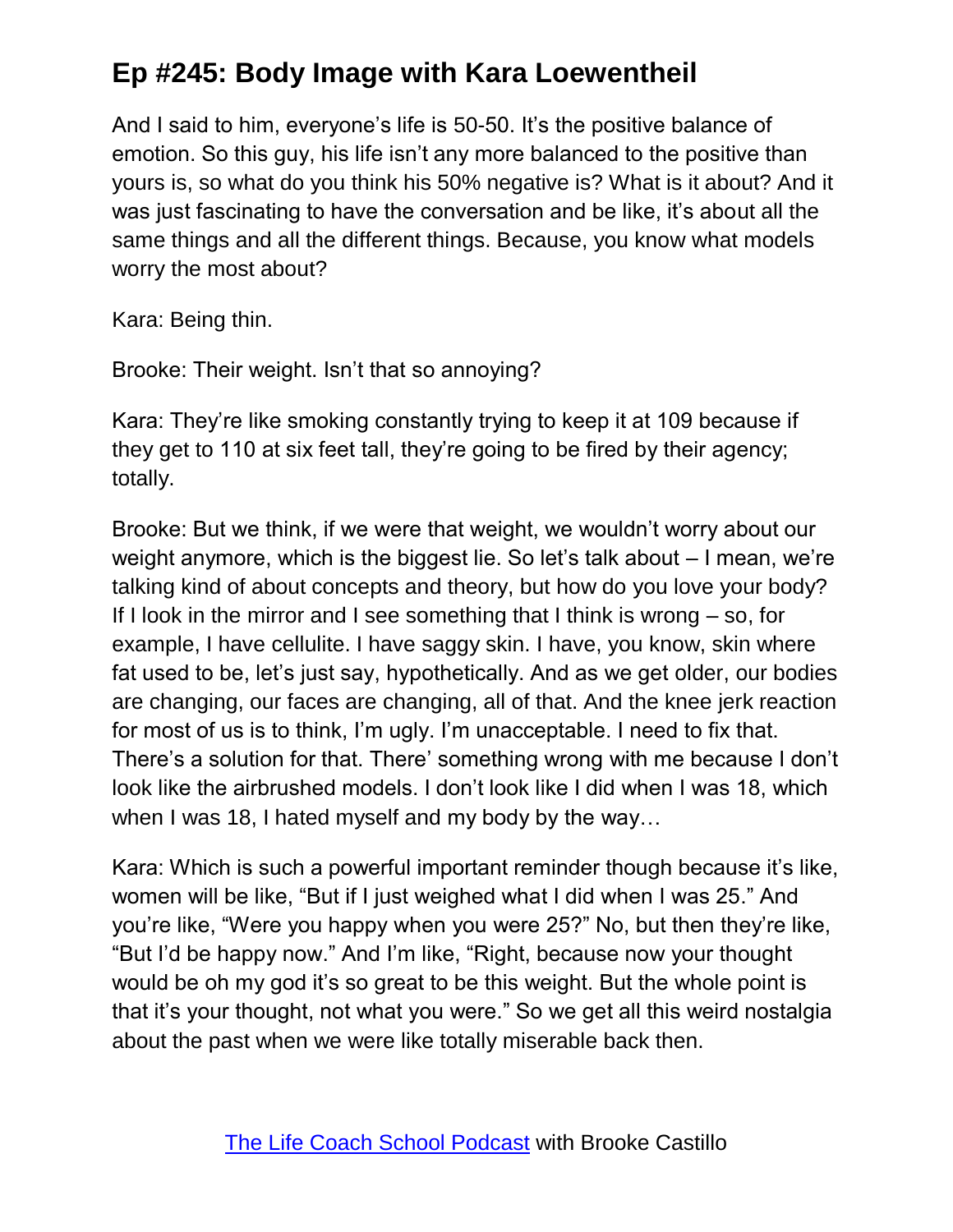Brooke: Of course, yeah, if we could just get back there. So I remember – and I'll say what it is for me. Maybe you can share a little bit of how you do this, is I lost a lot of weight. And of course, I thought that then I would love everything about everything to do with my body, and that is not what happened, my friends. That is not what happened.

What, for me, changed when I lost weight that was the most miraculous thing in the whole world was that I stopped obsessing about eating food all the time, or not eating food all the time. That was the gift. And the byproduct of that was weight-loss, which was just fun for me as a byproduct. But the self-loathing was still just so acute. It was just so available to me, I should say.

Like, I knew that I had to do the love work and I thought that once I got thin, then I could stop doing that. Then we're in love. Everything's fine…

Kara: Two birds with one stone. I'm just going to change this number on the scale and it's just going to  $-$  it's like a gift with purchase. Self-love's just going to arrive.

Brooke: It's all of a sudden going to be wonderful. And so I made a decision. I remember one day nitpicking at myself, at my body, at my face, at everything about it, and I just decided that was it and I put my foot down with myself. I said listen, it's kind of like – I don't know if you've ever dated someone that just treated you just a little bit like shit and you kind of put up with it because they were kind of cute. You knew that it was not okay but you kind of kept going back. That's how I felt my relationship with myself was.

I was just kind of a jerk to myself; the stuff I said to myself and the way I rejected myself. And I'm like, enough is enough. And even now, if I get a little hint that, "I'm not sure as sis supposed to look like that. I'm not sure that's what's supposed to be happening there." And then I wonder, like, according to whom?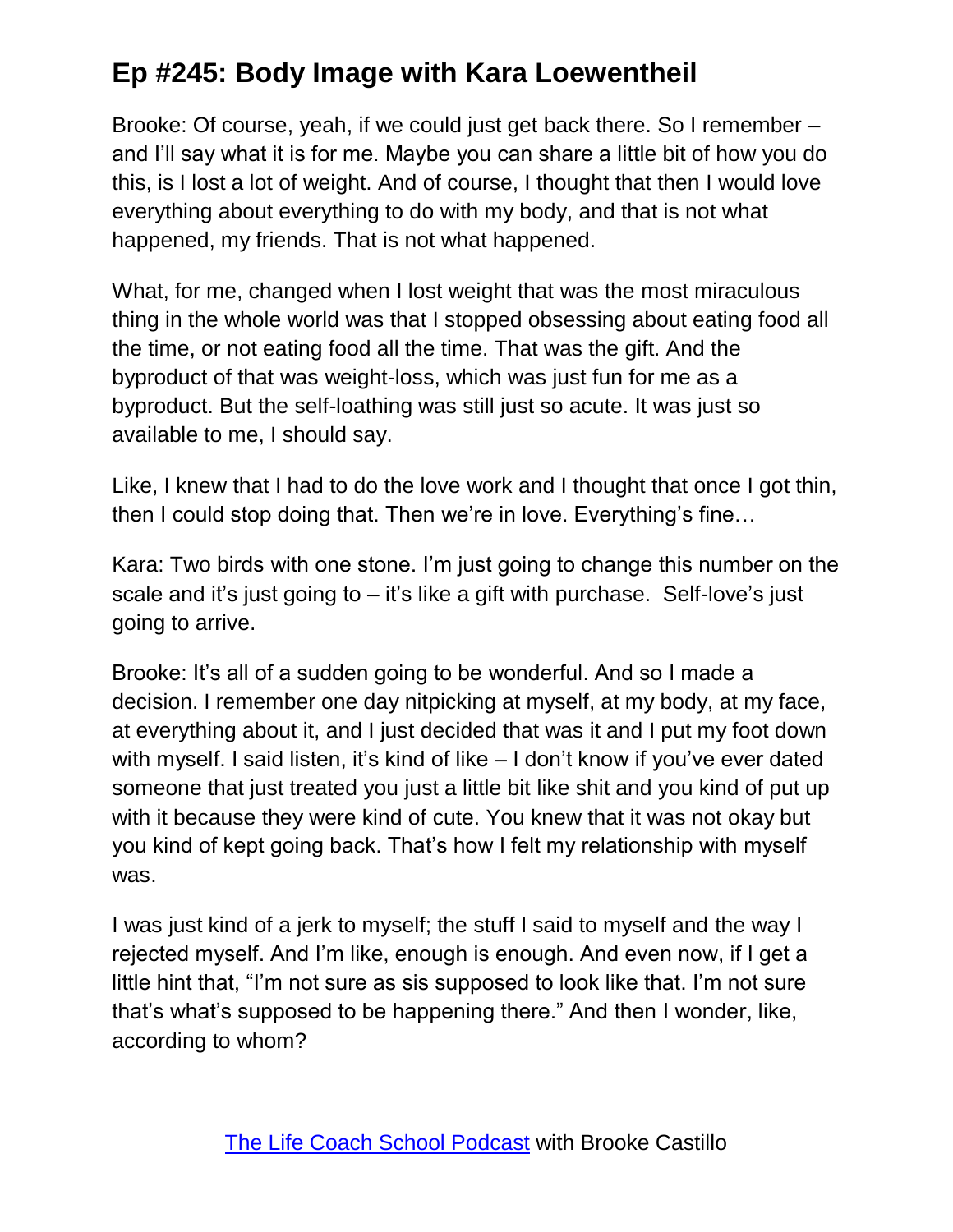Kara: I was going to say, did the universe send you a certified letter that was like, "Here are the four forms of acceptable asses. Please confirm corresponds to one of these. Check the box, get it notarized, send it back so we know that your ass is in order."

Brooke: Well I look at J-Lo, who I'm the same age with, and I'm just very confused as to why I don't look like her, because she's the one we're supposed to look like, right?

Kara: One of the reasons I love living in New York is that it's so diverse. It's like, you would never go to a dog park and be like, I don't know why that dog is tiny and this dog is big. All these dogs should be the same size and have the same belly and the same ears. That one must be broken. I think they're all supposed to be this size.

Brooke: Yeah, totally.

Kara: And in New York, because it's so diverse culturally and ethnically, you know, you walk down the street and you're like, "Obviously humans do not all look the same." We don't have the same genetics. We don't have the same personal trainer. We don't all have the same plastic surgeon. We don't have the same nutritionist. And also, you and I have to spend hours coaching people; we don't get to dance four hours a day to keep our – whatever she does…

Brooke: And I think that's what's interesting too. I think a lot of people – I'd be curious to know what you think about this, but I do want to just say, those of you who are wondering, how do I love my body that I don't yet love, is that you have to do it on purpose. You have to decide that you are going to love yourself on purpose by thinking thoughts that are loving.

Now, in the beginning, you will think a thought that will sound like, "I love my saggy ass…" and you will not feel love. So you have to get to the place where you just say, "I have an ass."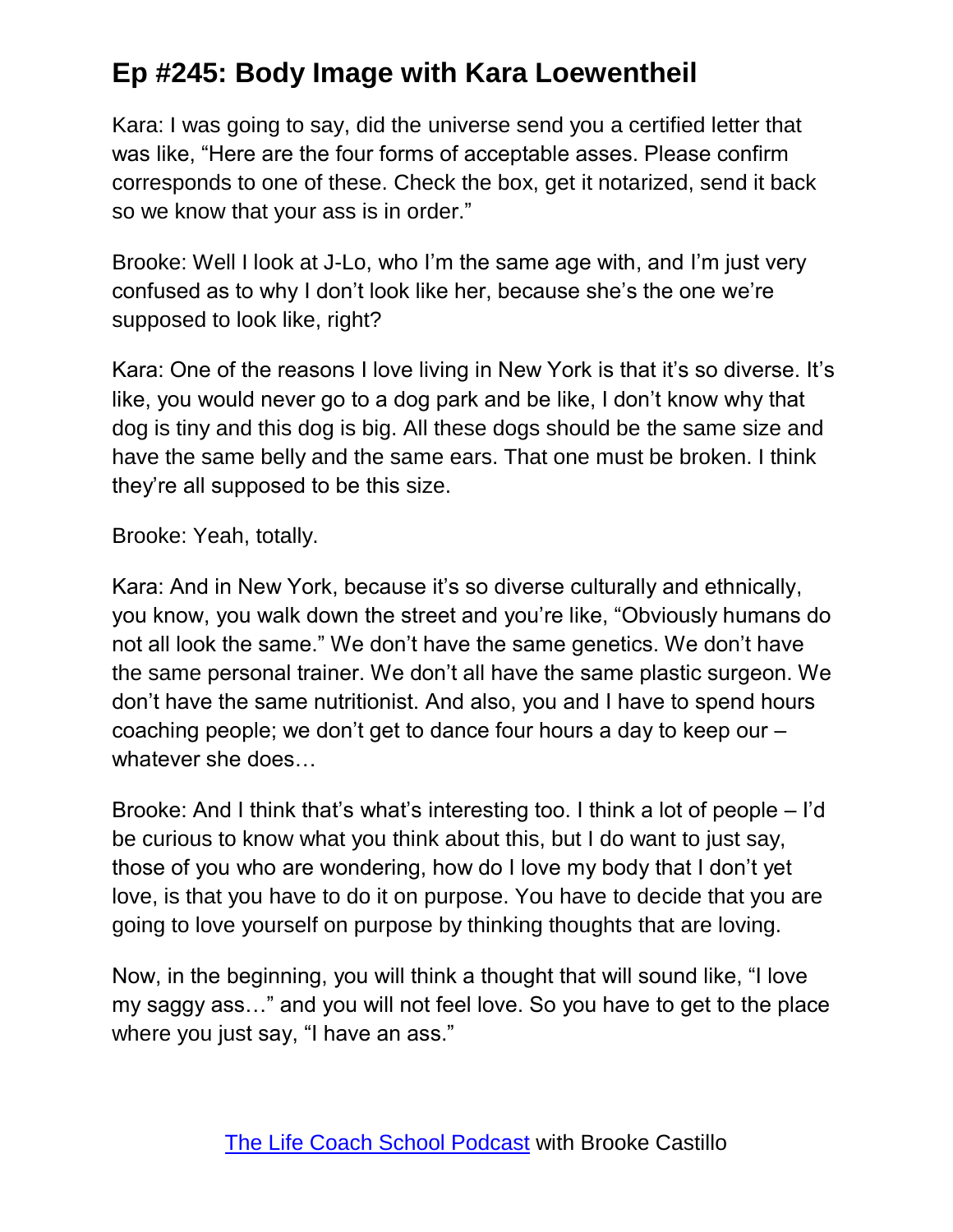Kara: I did a lot of, like, "That is a human stomach." I also did a lot of like, "There are other stomachs in the world that look like this."

Brooke: Yes, "This is normal. This is good. This is fine. This is me right now." And what I choose to think about this will determine how I feel because this doesn't have the power to make me feel anything, which is so confusing.

Kara: And I think the other really powerful thing that I did when I was doing this work very intensively was that every time that my brain went, "What if you just stopped eating carbs and you lost 30 pounds…" and that whole thing starts to run if you just do that diet and do that one and go to yoga five times a day and whatever starts to go, I would just be like, "Okay, why do I want that?"

And for me, at the time, I was single, so it was all wrapped up together. It was like, well if I got thin then I would have – you know. So I would just be like, "Brain, why do we want that?" And my brain would be like, "So you can find a boyfriend and feel loved." Okay, so I want to feel happy. Happiness is available to me now. Or sometimes it was, because I want a boyfriend, and I want a boyfriend so that I can feel good about myself, and that's available to me. It was like constantly interrogating that thing of why do I want this, to constantly recreate the loop in my brain to remember. I must have said, "And happiness is available to me now…" like six million times.

Brooke: Seriously, yeah.

Kara: But because it's so ingrained, especially this stuff – sometimes you work with a thought pattern that's like a few months old, no big deal. These are like, it's been going on since you were two. So that, for me, was very neutral thoughts like this is a human stomach, there are people who have stomachs like this. They might be worthy of living even though they have this stomach. And then a lot of why do you want to be thin? Because I think I'd feel good about myself. That's a thought that's available to you now, just really retraining that cycle.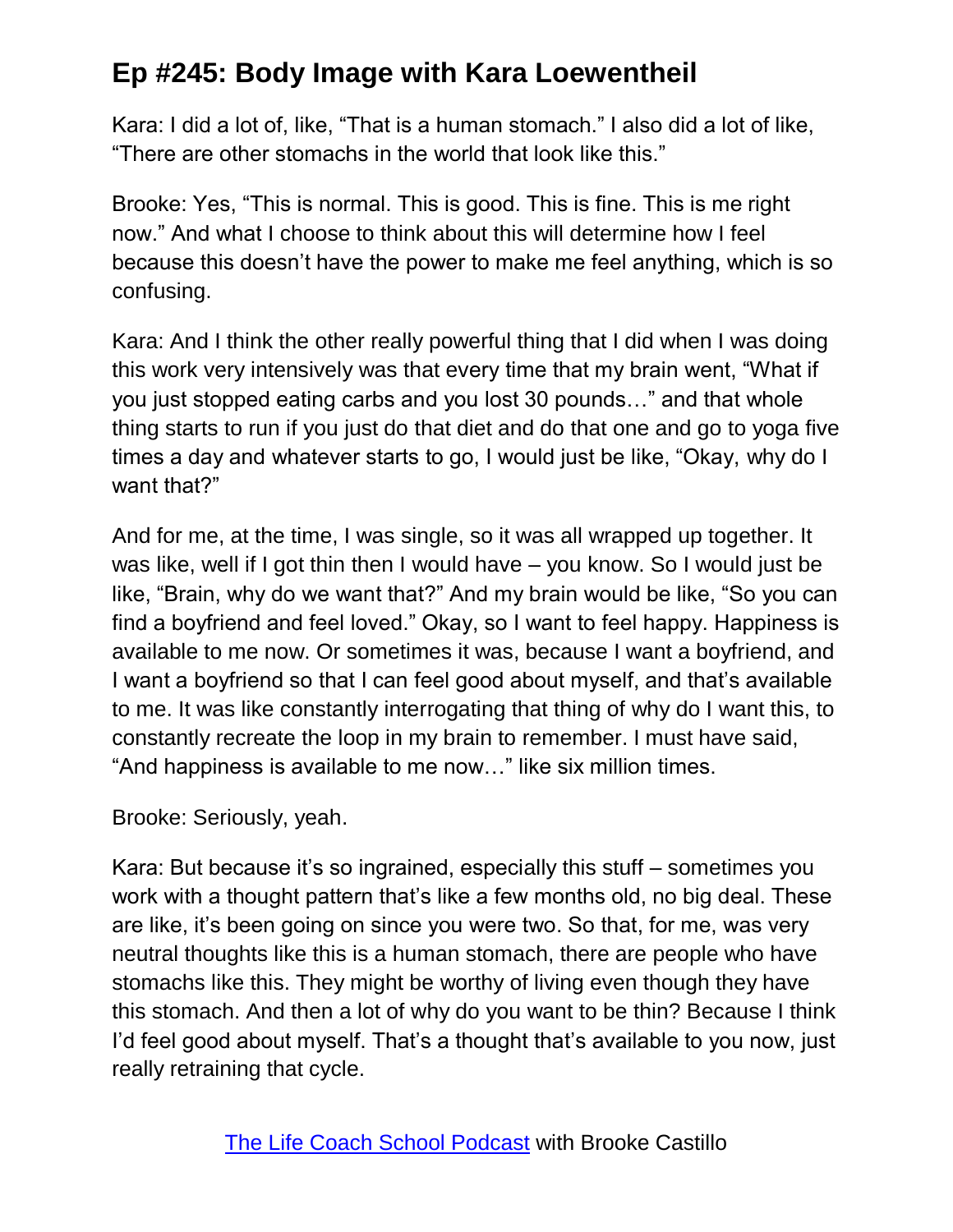Brooke: Yeah, and I used to look in my mirror and I would say, "This is you today. This is you today." And one of the things, crazily, that helped me is when I would see pictures of myself, I used to always think – and many of you may do this – that's a bad picture. That's a good picture. I look fat in that picture. I look good in that picture. And especially now, like, you just purse your lips or, what is that?

Kara: Duck face? I don't know how to do it…

Brooke: And then you can color your face on your iPhone. Like some pictures I get of people I don't even recognize them because they've been like finger-painted. But I think that – which is odd, right? But I remember going through this thing with my dogs, which is so interesting. I love my dogs more than anything, and I would never ever say, "That's an ugly picture of my dog…" or, "That's a bad picture of my dog."

I'm like, "Oh look, it's his butt. Oh look, it's his leg. Oh look, he's squinting." It doesn't matter. And I was like, what if every time I saw a picture of myself, I would think that, I would say that. So it's interesting now I've done so much work on it and I'm so committed to it that people just think I'm so conceited, which I'm totally okay with because I'd much rather you think I'm totally conceited than know how much self-loathing I've experienced my entire life because I'm done with it. I'm totally done with it.

And I can look at everyone in different sized bodies, different ages, and love all of it because I've practiced that skill. Like, it is easy for me to love the people – this is what I say to myself; if you can love you after how much you hated you, then everyone else becomes easy after that. I think it's some of the most important work we can do if we want to show up for other people as truly ourselves, right?

Kara: And you see so much more beauty in the world. If only one type of body is allowed to be beautiful, then you have to spend all your time looking at all these schlobs like you who aren't beautiful. If you can see other people's bodies as beautiful – even now, sometimes what I will do, if I put on an outfit and my brain starts to be a little… then I will imagine like a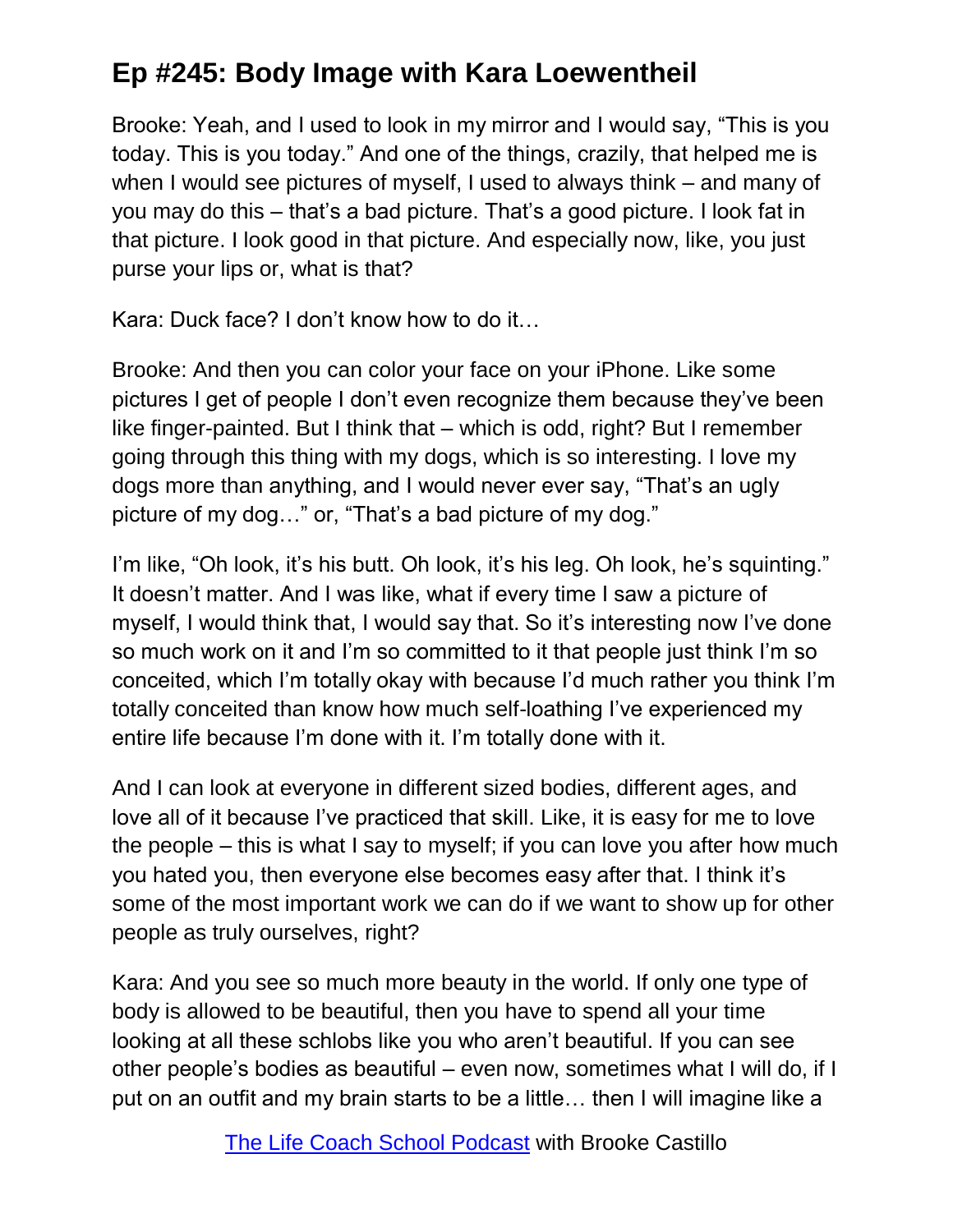fat fashion blogger who I think is super cute, and I'll imagine her wearing the outfit. And I'm like, I totally think that looks good on her. This is just an error.

The moment when I realized that it was possible that what my brain was telling me I was seeing in a photo was not just an accurate scanning visual signals transposing to retina, but was being mediated by my thoughts about myself, that – because we understand the idea that the thought, "I don't look good in that photo…" is a thought. But I don't think we understand that it actually colors what we see. Kind of like, when we look at the photo, what we notice or what we think about the angle, it's all colored by your thoughts about yourself.

So that, to me, was like mind-blowing because I definitely had just assumed, "Okay, well my eye sees this, transmits information to my brain which evaluates if it's good or bad." But now it's like, no, it's like the camera is a propaganda camera. It's like totally biased. It's not transmitting accurately at all. So what I think I see in this photo may not actually even be what's in the photo, which is so wild.

But when you look at the science about it, it's totally true. Our brains are like overwhelmed by a cacophony of signals all the time. Like, I don't know, let's pretend this is a computer. Let's just tell her that's a computer, that's a cat, that's a door, this is fine, we're making this all up.

Brooke: Yeah, you know, you made me think – because you use the word fat a lot, which I think a lot of people would be nervous to use, like it's an offensive word. And I remember this time, my kids were super young and we were sitting in a pizza parlor and this boy walked in and my son says, "Oh my gosh, he's fat." And I'm like, "What, shhh, don't say that…" And he was like, "What? What's wrong with that?"

And I was like, whoa, here I am conditioning him that that word is negative and that you shouldn't say that. And in some ways, I don't know that that was the right or wrong thing to do, but it certainly is something to be aware of; that you can't say that because that's less than and that will make him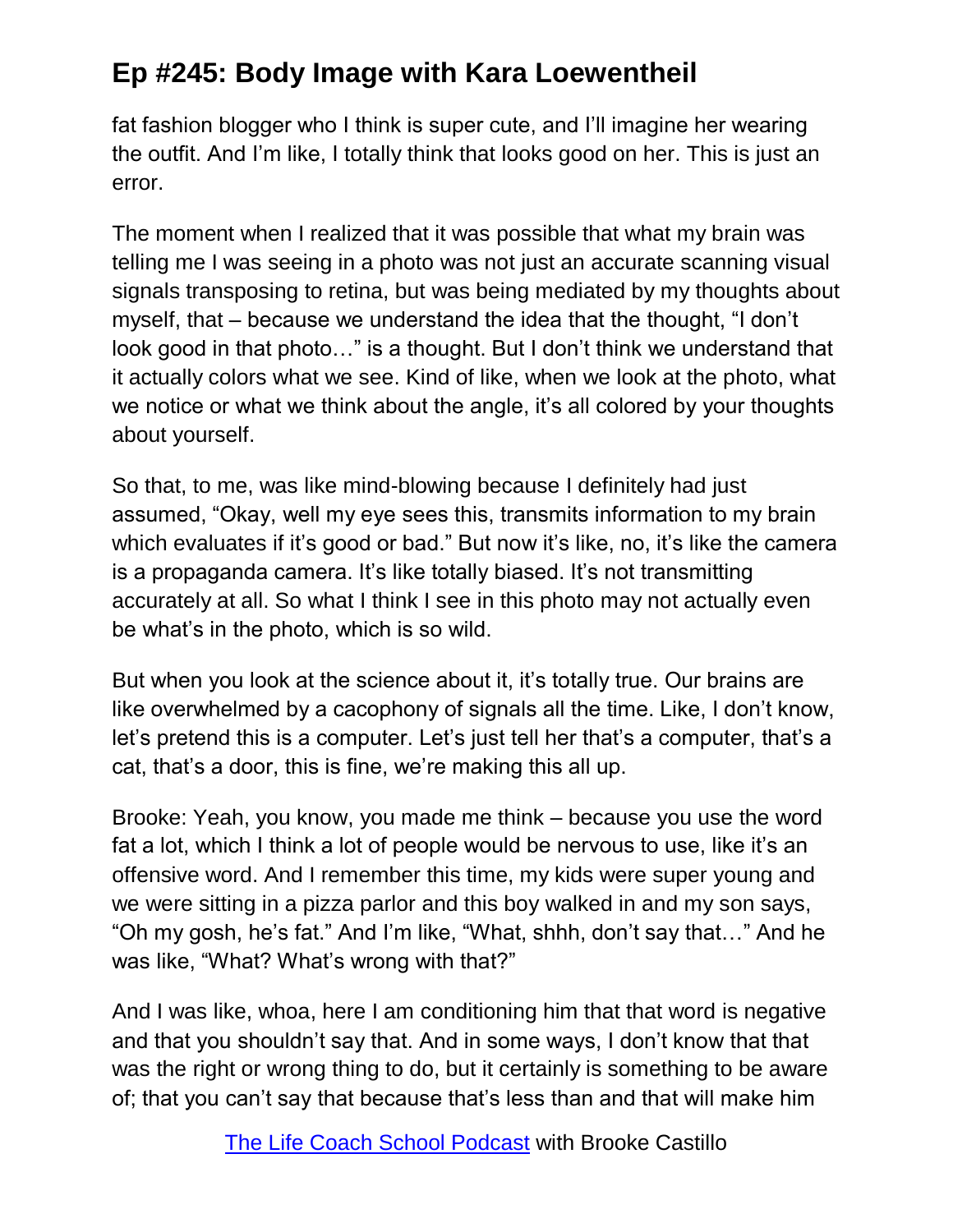feel bad because that's true about him. So I think, do we want to talk a little bit to that?

Kara: Yeah, I mean, most people do think fat is a bad word because they think fat is bad, so it's like a big deal to someone, right? Whereas I think there's so much – and it's not the only word I use. Like, I would call myself curvy or plus-sized or whatever. But to me, it's so powerful that the thing that I thought was my greatest fear is now just a totally neutral descriptor. It's like, I'm short and I'm fat.

And if you think that I'm insulting myself, that's your thought about you. That has nothing to do with me. And it's so ridiculous. We think it's so bad that if somebody will say they're fat and their friends will be like, "No…"

Brooke: "No, no you're not. You're fine. You're okay. You're okay."

Kara: Yeah, there's nothing wrong with it. It's just a word. And when you can kind of – I mean, to me it's just a symbol of how radical it is to not assume that fat is inherently bad.

Brooke: So what do you have for us, Kara? Tell us how we can take this deeper and do the kind of work that you say was so hard that we're so challenged with. What does that require? How can we do more of it?

Kara: Well, you can listen to my podcast, of course. But I'm also going to be teaching a body image class in January. So it's going to be January  $6<sup>th</sup>$ . I think that right after the holidays is always a good time because everybody's been drinking or eating or fighting with their family or whatever they've been doing.

Brooke: Trying to put on dresses that don't fit…

Kara: And trying to put on that dress you only wore once to the office holiday party and all of a sudden it's like it's a different size and you're like, that's confusing. I think someone stole this and put a smaller size in my closet. So I call it the Unf\*ck Your Body Image masterclass.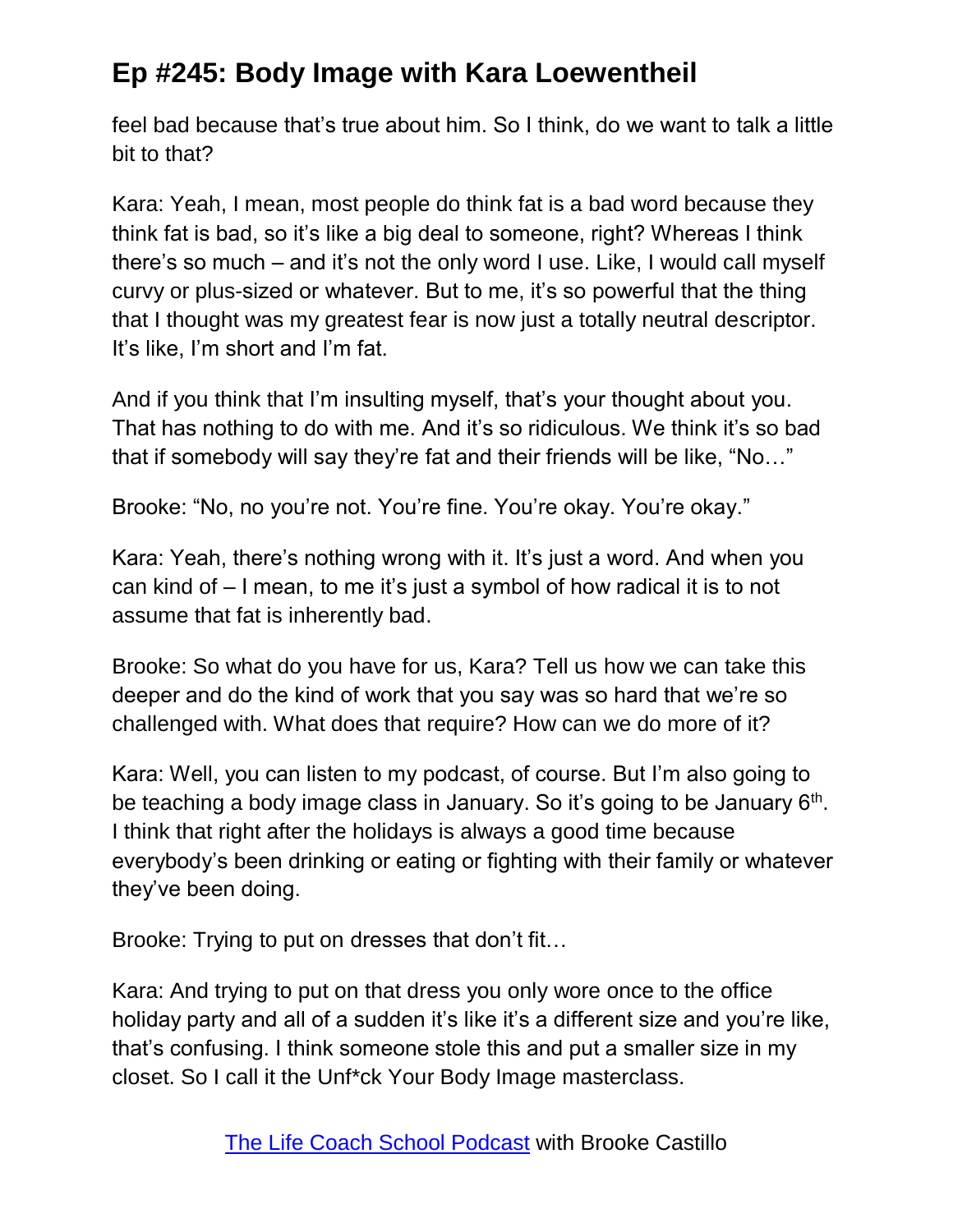So I'm going to be teaching a real combination of some of the tools we've talked about. I also teach some kind of concrete practices that you can use in terms of changing your visual diet, giving yourself more examples of – it's like reprogramming also not just your thoughts but also your visual feed so that your brain adjusts to seeing different sizes as beautiful and practicing that, loving photos of yourself. There's a lot of different ways of ding thought work and different ways of getting access to it.

Brooke: So if I want to sign up, how long is the class?

Kara: So it's going to be a two-hour class. I personally think people have a hard time paying attention for more than two hours; me included, so a good two hours. And I always, the way I do my class, is always that I teach some and I coach some. So I teach some, and then you'll have an opportunity – obviously not everybody gets life coaching, but you get an opportunity to get coached live.

And I think with body image stuff, it's so important because it's one of those things where I think our brains are just like, "What else could I possibly think about this?"

Brooke: This is just ugly, period.

Kara: This is cellulite. Are you telling me to believe I don't have cellulite? We don't even know how embedded our assumptions are about what's good or bad, so it's an area where I think life coaching is actually super important. So you learn – and everybody's got the same thoughts, so you learn a lot, whether it's you directly or the other person. So it's going to be two hours. And do you want me to give you the sales page address? Is that something people might want to know?

Brooke: I'll have you do that in a second, but I just want to say that I highly, highly, highly recommend that anyone listening to this podcast that thinks they want to lose weight – now notice I didn't say anyone who has a poor body image. Anybody who wants to lose weight, who thinks they want to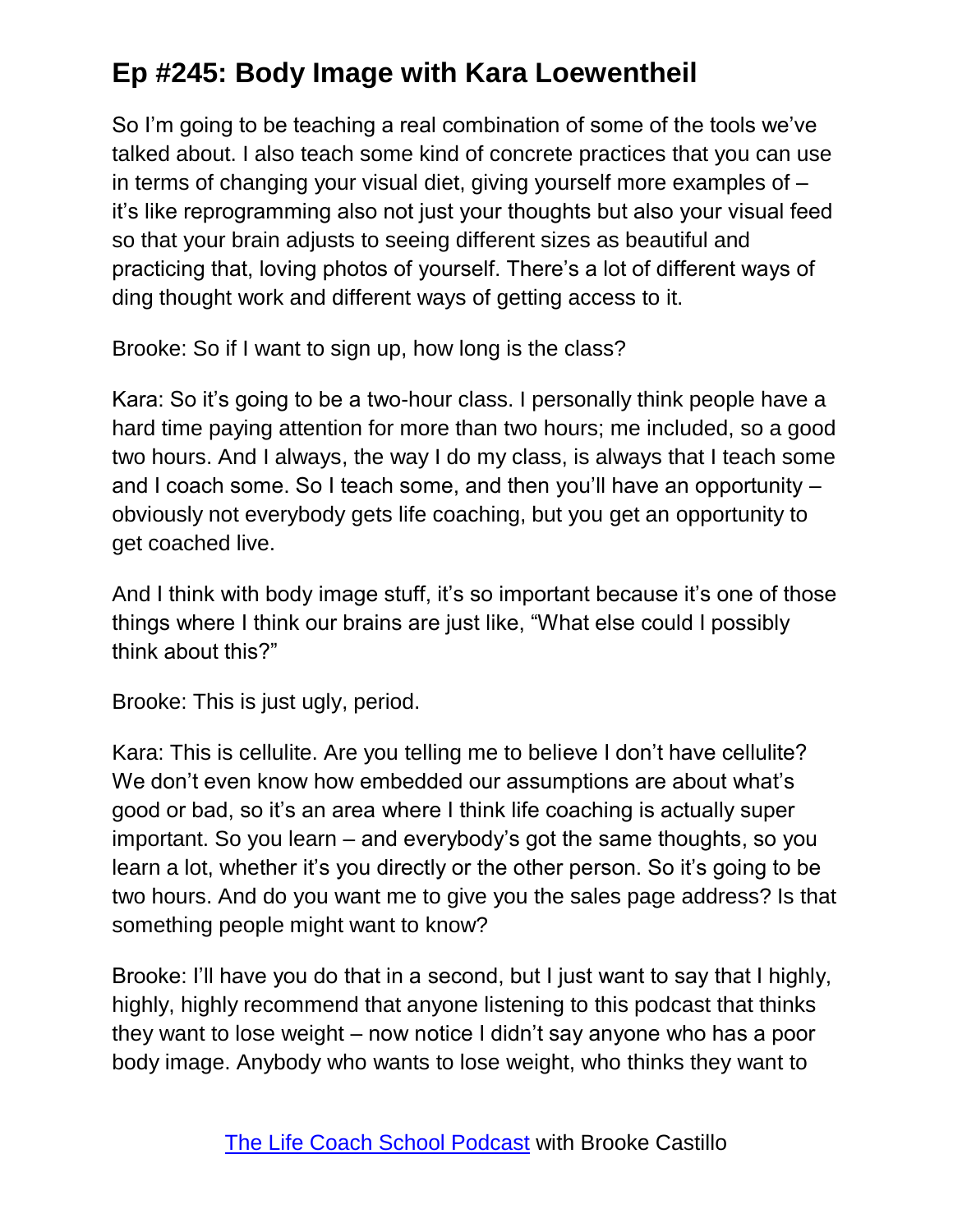lose weight, who thinks your life would be better, that thinks you need to lose weight – I think would really benefit from taking this class.

And it doesn't mean – people are afraid, like, "If she teaches me to love my body then I won't want to lose weight and that's the worst thing that could possibly happen to me in the world." If that is you, and there's so many of you listening that that is you, I highly recommend that you take this class. I promise, you can still try and lose weight. It will always be available to you. No one will ever take that tyranny away from your life.

But if you're going to do that, we want to make sure you're doing it from a place of love. And that sounds so silly to some people, like, "Oh yeah, love…" but it's the only answer.

Kara: You can't do advanced calculus without pre-calculus. Body love is like the prerequisite and all y'all are trying to skip it because you're like, "It's boring. I don't have time. I have to take advanced calculus so that I can finally be happy." You can't skip…

Brooke: That's so true. It's like, I don't think working on my body image will get me the result I want.

Kara: Right, that's like, why do you want the result? You want the result because you want to think and feel a certain way. It's just like for anybody who's – I know a lot of coaches listen to your podcast – if you are desperate to book a new client so you can feel good about yourself as a coach, it never works out the way you want.

Brooke: You're needy and creepy, yes.

Kara: Yeah, you're needy and creepy and you can't get there that way. Whereas, when your thought is like, "I am going to get so many clients to make so much money it's like no problem…" then the person is like, "Ooh, I'd love to work with you." It's the same kind of – what you want is just the thought and feeling. But then you're like, don't give me the thought and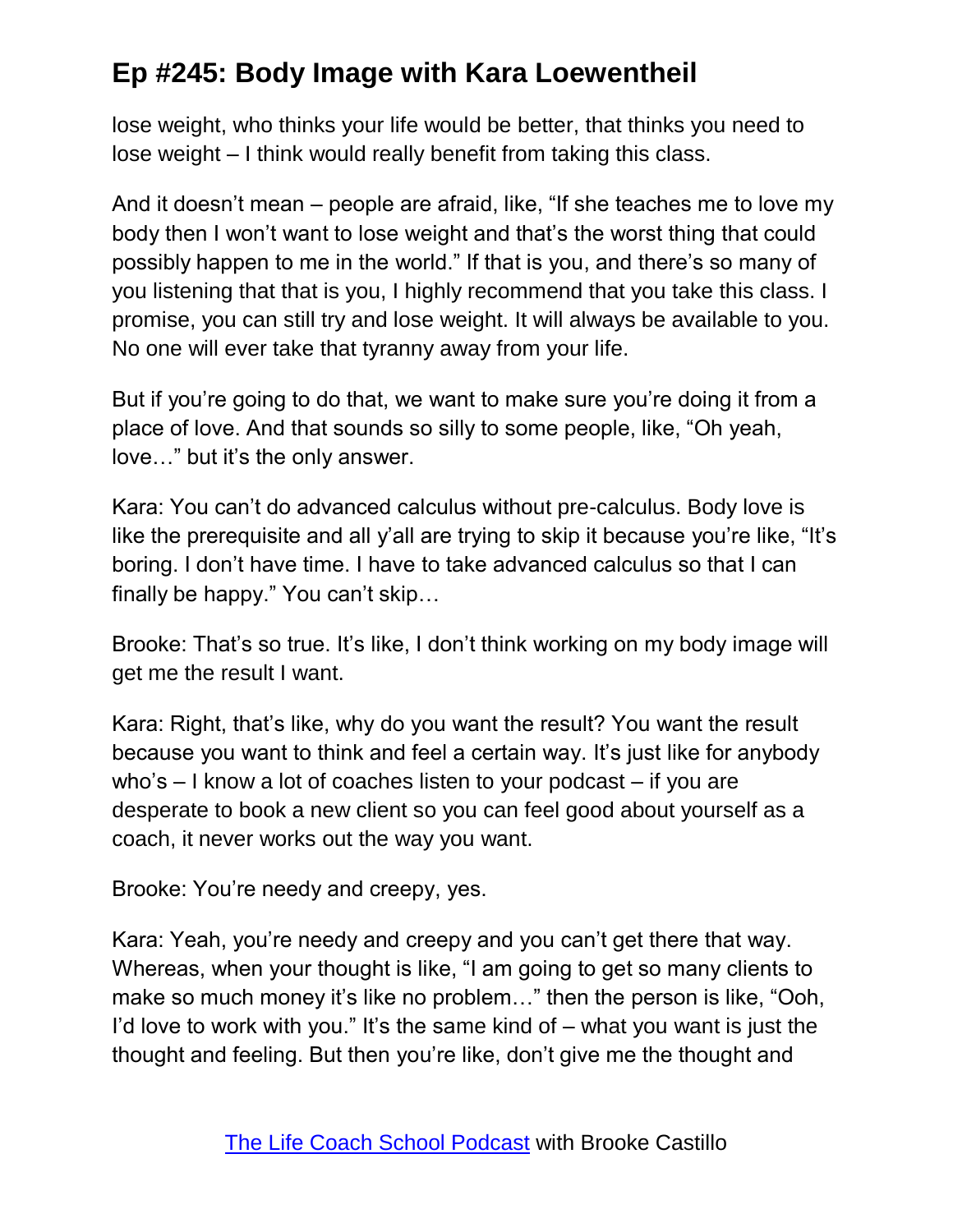feeling, then I won't do the thing that gets me the thought and feeling. It's like so backwards.

Brooke: Yeah, and I think that there's an audience of you, a portion of you that listen to me, that just don't want to lose weight. You don't want to think about losing weight and you really want to stop thinking that you should lose weight. And I think this would be a fantastic class for you as well because I think some of you are just like me. You got to the point where you're just like, enough is enough. I want to focus on something else for a while. And then it's like that nagging, "But you have homework to do. But you have homework to do. Don't forget about that big project which is called weight-loss so you can be worthy in the back of your head…" that I think a lot of you struggle with.

And, there's another group of you who have used my work to hate yourselves. I see you. I'm always like, don't use the hunger scale to hate yourself. If you are into self-loathing, I use Geneen Roth's work to hate myself.

Kara: Right, if you think a protocol is a diet – when I was teaching at coach training, I taught that. You know, a protocol is not a diet, and one of the women in the group was like – I like watched her brain explode in real time. She was like, what are you talking about? And I think that's one of the reasons people skip the work is you come in from the outside world with all its diet mentality…

Brooke: And just lay it on…

Kara: Yeah, you're like, "Oh there's a protocol. Here's my diet. Great."

Brooke: What exactly do you eat? I'll just do that, yeah.

Kara: "Oh, no sugar no flour, great. I'm used to hearing no this, so that's a diet. I know what to do with that, which is stick to it for two weeks then fall off the wagon and binge for six months, hate myself the whole time, then start again."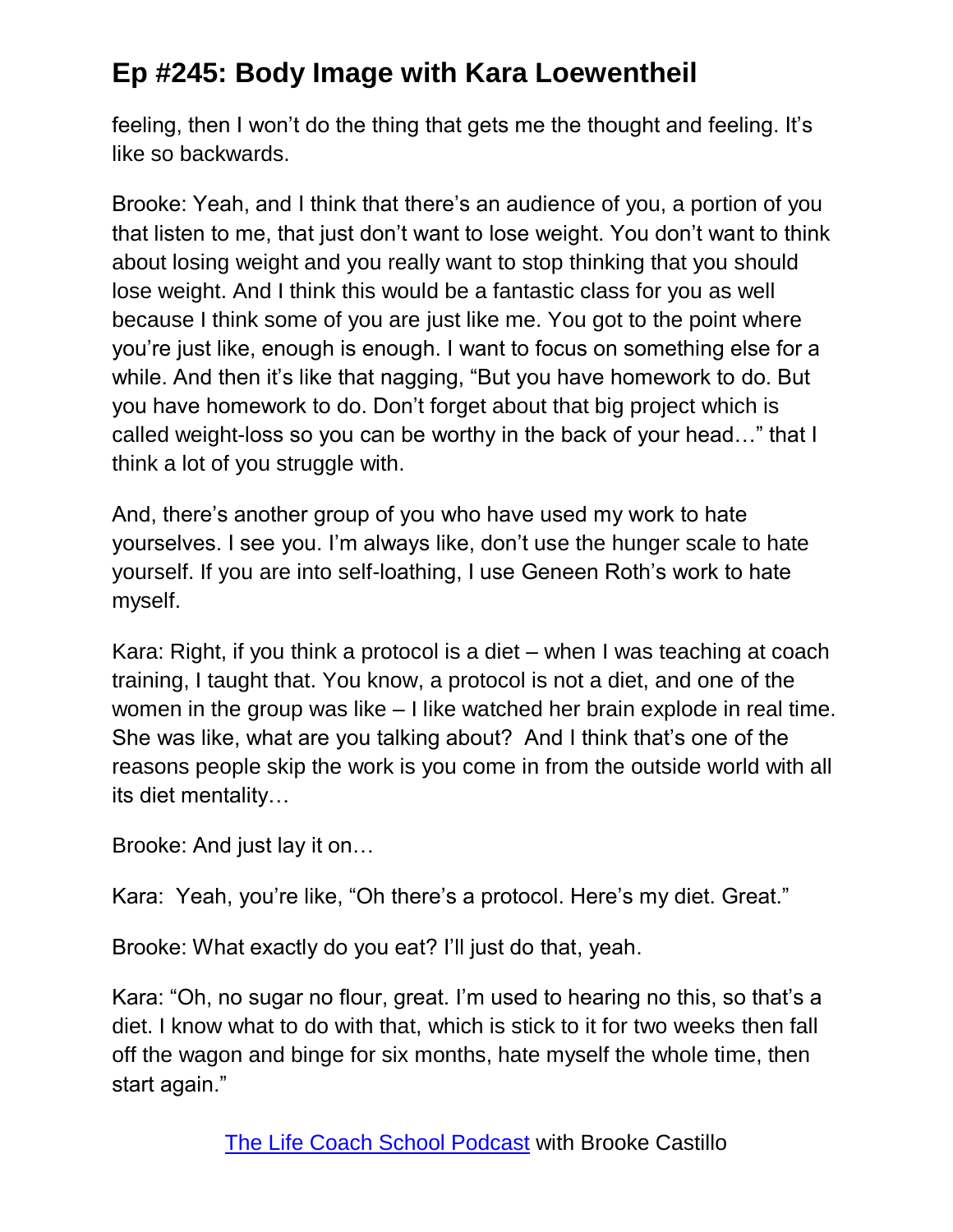Brooke: Yes, and that's why it kills me. We were talking about this the other day; it kills me when I've worked with someone in self-coaching scholars for six months on their mind and they've lost all this weight and their friend's like, "Wow you look great. How did you do it?" And they say, "I gave up sugar and flour." I'm like, that's so unfair to that person. All the thought work that you've done and you're not even giving yourself credit for all of the work, and that is the only work that makes it so you can even stand yourself for more than five minutes.

So basically, what I'm saying is that if you listen to this podcast, I think this work is…

Kara: If you have a human body and you've ever had a negative thought about it…

Brooke: If you have a body, take this class. You guys know that I don't recommend people lightly. I don't do any kind of affiliates. I'm not getting anything for doing this. I had to bribe her to come on the show.

Kara: That's my undying love and devotion.

Brooke: And, you know, Kara's not for everybody. She's going to swear and she's going to talk super-fast and watching her coach is spectacularly fun and awesome and so if you guys want to go to the class, which I highly recommend you do, go sign up for it right now. Where do they go?

Kara: Yeah, so they can go to [www.unfckyourbrain.com/bodyimageclass](http://www.unfckyourbrain.com/bodyimageclass) presumably you have show notes, so that maybe easier for people to find it that way. Then go to your show notes and check it out.

Brooke: And, if you want to get coaching, intense coaching beyond that, I highly recommend that you check out her work and listen to her podcast and dive into everything that she's teaching. What I love about Kara and what she's done is she's taken all of my work, so if you love the Model, if you love thought work, if you love all of that, she just teaches it kind of in a different style than I do and she's available in a different way than I am. So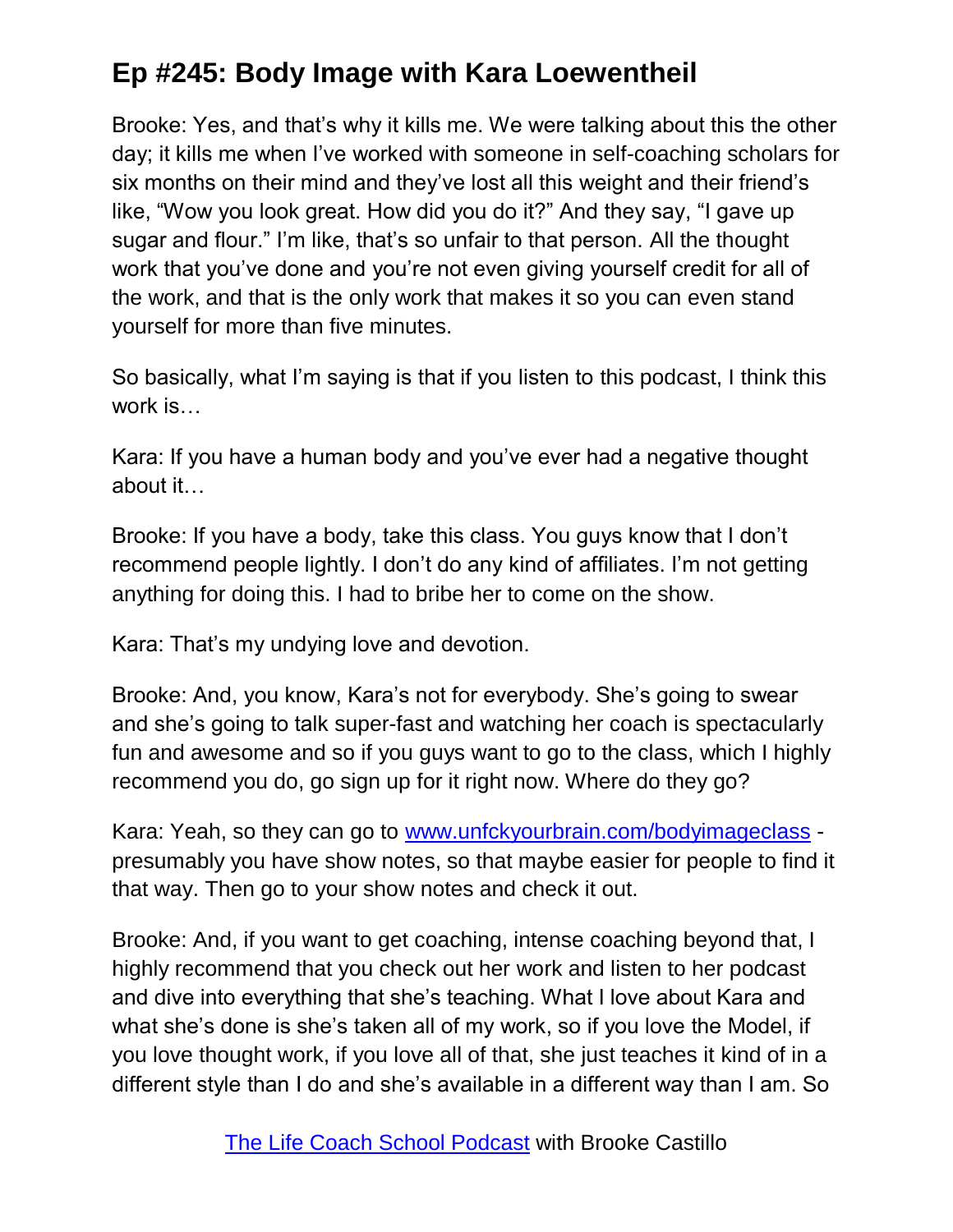I think that for so many people that are my fans will absolutely love her as well.

Kara: It's like more yelling and more talking about the patriarchy. Basically, more cursing and talking about patriarchy.

Brooke: Yes, but there's a lot of things that she talks about that I never talk about. And we disagree on some things, which is totally perfect. But we never fight. We never punch each other.

Kara: No, we only snuggle, which is such a testament to thought work. I'm like, I'm a body positive coach that doesn't teach weight-loss. Oh, did you want to know about my teacher? She's like a famous weight-loss coach.

Brooke: And would you like to come on my podcast and talk about how you don't ever want to lose weight? Let's do it. And that's the magic of all of this work. It's not like – and I've talked a lot about – so I'm actually going to do a podcast on it. We need to understand how to disagree on things and love each other madly anyway. That's the beauty of it. And I want to hear all of your ideas. I want to hear each one – and I think all of you guys should expose. Like, if you don't believe everything Brooke does or teaches exactly the way she does then I don't want to listen to you, I think, is a huge mistake.

Kara: Totally.

Brooke: So you're welcome, my friends. Don't call Kara "Kera." I just want to warn you.

Kara: Immediate expulsion from the group and you don't get a refund. If you call me Kera on the coaching call…

Brooke: You will be tempted. I watch people do it all the time and I always correct them for her because she's very polite and doesn't do that. Alright, my friend, thank you so much for coming on. This was so fun. I think we covered all the things.